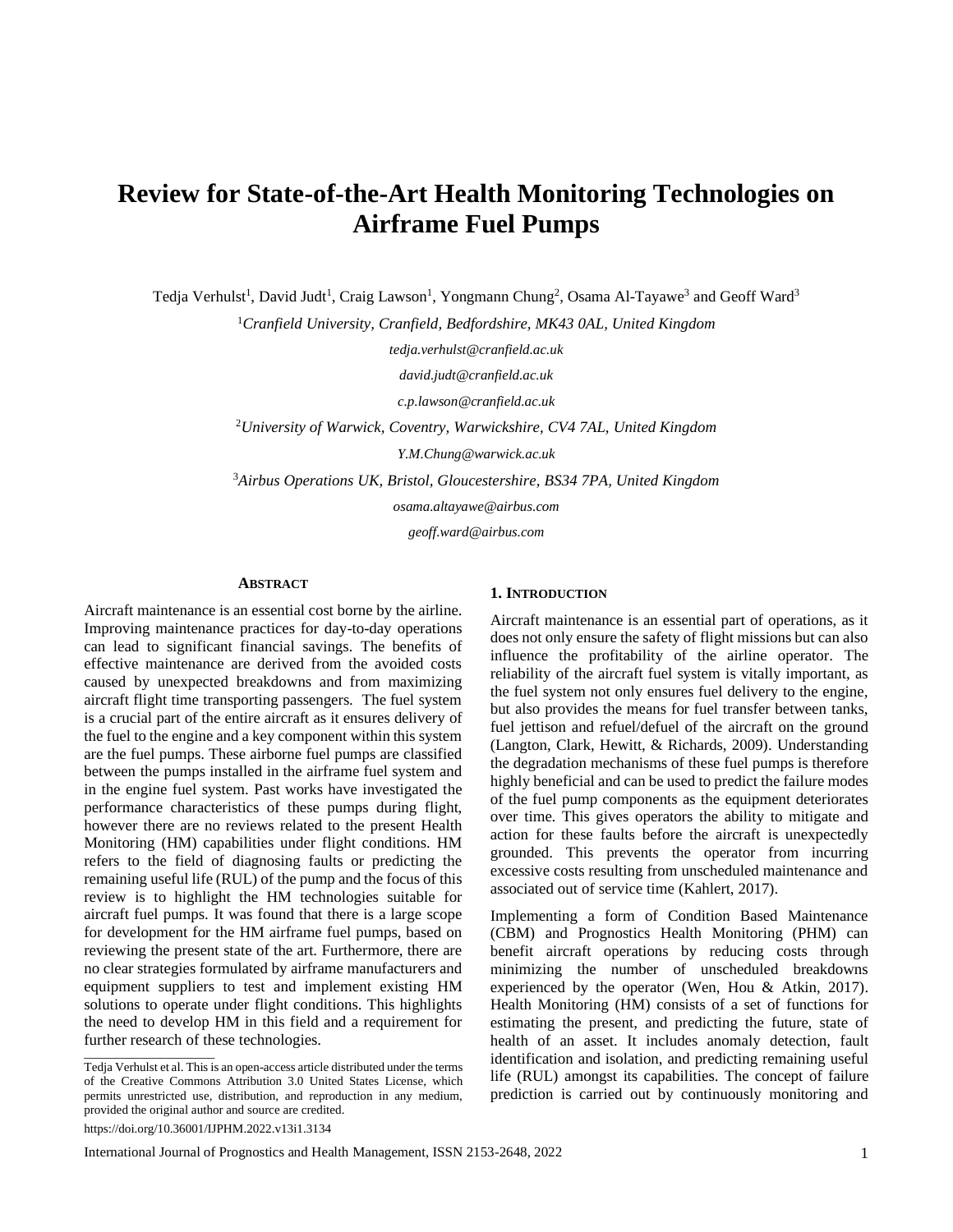assessing the present state of the system, to synthesize information used for decision making (Soualhi, et al., 2018). This helps maintenance operators decide if any corrective action is needed (*diagnosis*) and schedule the exact moment to carry out the repair work (*prognosis*) (Kahlert, 2017). The present maintenance strategy for operators relies on timebased methods, where the pumping unit is replaced after a certain number of hours of operation or when the pump reaches failure. The former maintenance strategy is called preventative maintenance, while the latter is called breakdown maintenance. It is assumed that limited corrective actions have been applied by the operator before reaching these maintenance intervals or pump failure scenarios.

The operator would have to pay substantial fees and additional costs related to passenger compensation if the aircraft is unexpectedly grounded at a guest airport, having a large impact on the profits gained passengers. Another negative impact of unscheduled breakdowns is to the reputation of the aircraft manufacturer and its perceived reliability. It is therefore crucial, from a cost-saving perspective, for both the aircraft manufacturer and operators, to anticipate these failures. This reduces the number of times the aircraft needs to suspend operations outside its routine maintenance procedures by either detecting an incipient failure using diagnostics or by predicting the exact moment when the fuel pump needs replacement using prognostics. With the implementation of CBM with diagnostics and PHM with prognostics, the pump, in theory should never fail outside the maintenance interval. One approach is to adapt HM techniques, whether executed through diagnostics, prognostics, or a combination of both.

There are several types of pumps on the airframe-mounted fuel system, such as boost pumps, transfer pumps, and scavenge pumps for water management. The relationships between these components are outlined by Figure 1.

Scavenge pumps have no moving parts. The motive flow generated by the boost and transfer pumps induces flow on the scavenge pump suction inlet. One of the key functions of the Scavenge pump is to divert the water rich fuel from the tank sump to the booster pump inlet for combustion. This prevents accumulation of water in the fuel tanks and removes the water drain maintenance task for each tank. Another function of the scavenge pump is to minimize the quantity of unusable fuel inside the tank.

Both boost and transfer pumps are electrically powered centrifugal pumps but have different operating characteristics. The transfer pumps located at the center tanks must provide higher feed line pressures compared to the feed tank boost pumps. This serves to overcome the line losses from the longer fuel travel path to the engine-feed interface. For the A320 and B737 aircraft, the pump must supply at significantly higher pressures to close the boost pump outlet check valves by overriding the pump pressures. This allows the fuel from the center tanks to be depleted first before emptying the feed tank. Once the center tanks are emptied, the transfer pumps are shut off and the feed tank boost pumps take over to supply fuel to the engine. This ensures that the feed tanks are the last tanks to be emptied during the flight mission. Transfer pumps also provide wing load alleviation and ensure correct airframe CG by moving fuel across the different tanks (Langton et al. 2009).

The fuel pumps focused in this paper are colored in green on Figure 2**.** They are the feed tank boost pumps, which are part of the airframe fuel system and the engine high pressure pumps mounted on the engine. The airframe and engine fuel systems are segregated by the low-pressure (LP) valve located on the airframe, which separates and shut-off flow of fuel in the event of an emergency. The transfer pumps are mounted inside the center tank and are interfaced with the main feed tank within the airframe fuel system (Langton et al., 2009) as highlighted by Figure 1.



Figure 3. Key elements within the Airframe and Engine Fuel Systems

Like the transfer pump, the feed tank boost pumps can be utilized for fuel jettison in emergencies and to assist in defueling during ground operations (Messina, Cooper, & Heald, 2008). On the other hand, engine high pressure (HP) pumps' main function is to pressurize the fuel even further to engine combustor required levels and to deliver the fuel with the desired pressure over a wide range of operational speeds.

This paper reviews the literature of HM technologies that have been used on airframe mounted centrifugal boost pumps; these include not only the diagnostics and prognostics techniques used to perform HM on a specific fault, but also the sensing technologies that have been deployed. As there are few works related to the HM of airframe-mounted fuel pumps, technologies from other industries are referenced so that a comparison can be made for the present capabilities of fuel pumps found in aircraft with pumps from other industries.

The structure of this paper is sequenced as follows: Section 1 introduces the need for HM and its relevance for airframe fuel pumps. Section 2 discusses the relevant technologies related to the function of airframe fuel pumps. In Section 3, the HM technologies and concepts related to the HM of fuel pumps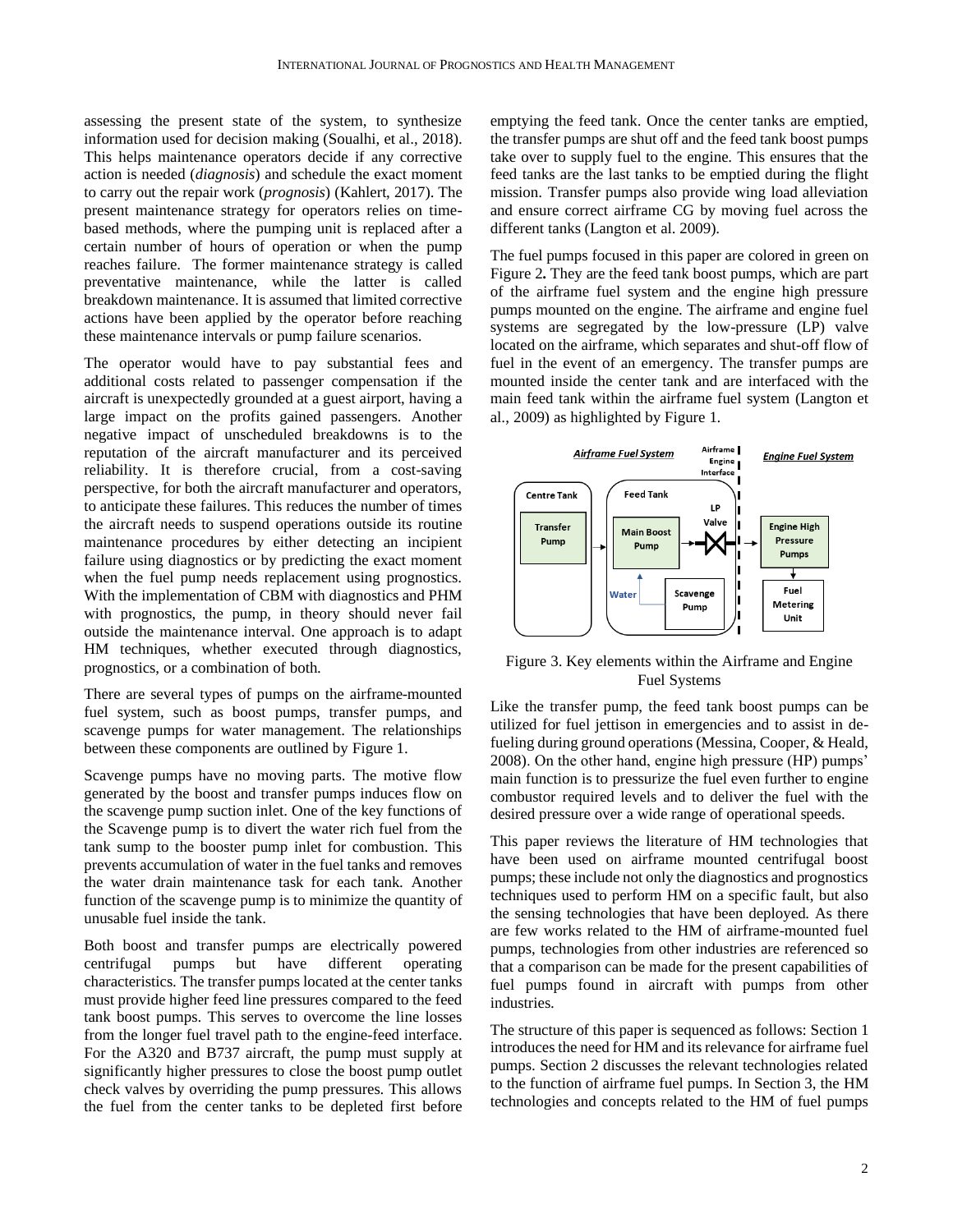are examined to provide context to the reader. In Section 4, a literature review of faults on pumps and motor faults are carried out, from both aerospace and other relevant industries. Section 5: HM Sensing Methods introduces the commonly used sensing technologies used for the HM of fuel pumps. Finally, Section 6: discusses the present knowledge gaps related to aircraft fuel pump HM and technologies that have been applied, which are formulated based on the literature review findings in the previous sections. This section not only highlights the sensing technologies and signal processing techniques that have been used, but also elaborates on capability gaps where airframe fuel pump HM technologies could be developed in the future. The review of airborne fuel pump HM technologies ranges from the year of 1999 up to 2020, as this was the earliest published work found. At the present, few works have been done for the HM of airborne fuel pumps and there is large scope for development to address this knowledge gap.

## **2. RELEVANT TECHNOLOGIES**

## **2.1. Airframe Fuel Pumps**

Fuel pumps that are found on the airframe fuel system and the engine fuel system utilize two different types of pumps, respectively. These two fuel systems are separated by an LP shut-off valve mounted in the aircraft fuel system which isolates the engine fuel supply from the airframe when the engine is shut down or for emergency situations (Langton et al., 2009). Engine-driven fuel pumps are mounted on the engine to move the fluid directly through physical interaction between the rotor and the fluid, to supply a constant flowrate for varying pump inlet pressures. The centrifugal pumps found on the airframe fuel system move fluid indirectly by boosting the pressure and are powered by an electric motor. For transfer pumps, variations in the pump outlet pressure directly influences the flowrate of the fluid supplied by the fuel pump (Messina et al., 2008). The flowrate of the boost pump on the other hand is determined by the engine and its primary aim is to supply fuel under pressure to the engine interface regardless to changes in flow demand (Langton et al., 2009). HP positive displacement pumps are used on the engine interface as they can re-prime from a completely dry condition to deliver the required fuel pressure over a changing engine input speed. Excess flow from both the HP pump is bypassed and recirculated back to the inlet of the same pump. The ratio of fuel flow that gets bypassed or fed to the engine is calculated by the Fuel Metering Unit More information on the different types of airborne fuel pumps and their operation is found in textbooks that have been compiled by Langton et al. (2009) and Messina et al. (2008).

#### **2.2. Airframe Fuel Pump Motor Types**

Centrifugal fuel pumps that have been used in the airframe fuel system uses one of two types of motors: An Alternating Current (AC) induction motor or a Brushless Direct Current (BLDC) motor (Langton et al. 2009). Each type of motor has advantages and disadvantages over the other. Both BLDC and induction motors leverage the use of a rotating magnetic field on the stator to generate torque on the rotor. AC Induction motors work by inducing current on the rotor caused by the rotating magnetic field generated by the stator. The induced current in the rotor generates its own magnetic field that reacts with the stator magnetic field to generate torque. In the BLDC motor, the stator coils generate a magnetic field, and the permanent magnet rotor tries aligning itself to that field. Motion is generated by rotating the stator magnetic field, which is achieved by sequencing the excitation of the stator windings. Another difference between BLDC and an induction motor is the use of permanent magnets on the BLDC rotor (Hughes & Drury, 2019). Future aircraft are trending towards the use of high voltage (270 VDC) BLDC motors over their low voltage (115 VAC) AC counterparts due to its higher power-density and reduced wiring mass. Using high voltage DC allows the use of two thinner wires for the positive and negative motor terminations, instead of using three thick wires for each phase of the low voltage AC motor. More information on BLDC and AC motors be found from the textbook by Hughes & Drury (2019). Information related to aircraft fuel system application for both types of motors can be found in the work by Langton et al. (2009).

#### **3. HM THEORY OVERVIEW**

#### **3.1. Health Monitoring Fundamentals**

Health monitoring techniques can be categorized into diagnostics and prognostics. Diagnostics refers to the ability to create an appraisal of the equipment in question using some form of health indicator (HI). Prognostics is concerned with being able to estimate the RUL of that equipment rather than just the appraisal of its present state (Skaf, 2015).



Figure 2. SWOT analyses comparing the merits of model and data-based HM (Skaf, 2015)

Within the two basic forms of HM, there are also two main ways for the data to be generated and synthesized. The implementation of HM can either be Model-based, Data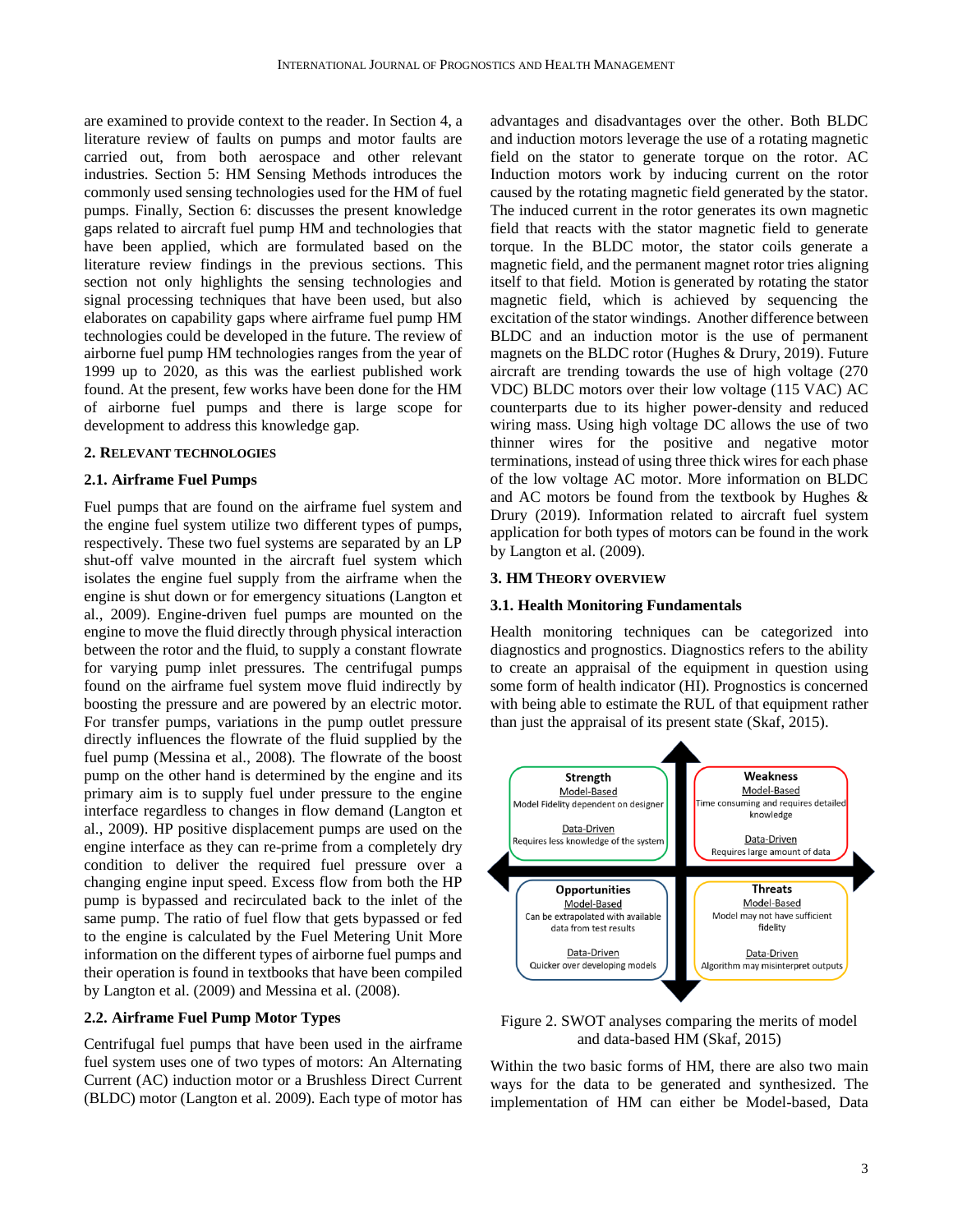driven or a hybrid, where the latter is a combination of both. Model based HM leverages the understanding of the physical and functional relationships of the system. This method is often used if the user has a deep knowledge of the system in question, so that those relationships can be modelled accurately. Data driven HM utilizes reasoning methods to extract patterns in the datasets, which can be used to build an understanding of the system and make predictions. This requires large quantities of historical data to train the algorithm before it can be used to generate useful results. Figure 2 depicts a Strength, Weaknesses, Opportunities and Threats (SWOT) analysis to compare model based and data driven techniques for HM. SWOT analysis used to compare the usefulness of the different HM approaches. A detailed explanation of the differences between the different HM methods is found in the works by Ezhilarasu, Jennions, & Skaf (2019).

# **3.2. Model-Based Approaches Applied to Aircraft Pumps**

Model-based HM utilizes some form of reference physical model that has been experimentally verified to synthesize the state of health for the system, equipment or small component. The degree of accuracy of the model needs to be understood before it is utilized for HM. The model-generated datasets are used as reference points for a known condition of the equipment, as a baseline to be compared against the sampled data. The correlation or similarity of the sampled data is compared with the baseline data generated by the model before the health state for the equipment is generated.

Kang, Gong & Chen (2018) have published a literature review on degradation modelling for various motor-powered equipment across different industries. The authors summaries the algorithms that have been used to model the deterioration of specific equipment and accuracy of estimating a RUL.

Various authors such as Zhang, Chen, Bai, Wang, & Tomovic (2019) Qiu & Khonsari (2012) and Djamai, Brunetiere, & Tournerie (2010) have demonstrated that a model-based approach can be applied to an aircraft pump lip seal, which is a small component that is used to interface between wet-end of a pump with the motor bearing interface. These works have proposed physical modelling techniques focusing on heat transfer and thermodynamics, to understand the wear processes of mechanical face seals which interface with airborne pumps and optimize their design.

Shi, Wang, Wang, & Zhang (2018) have created a lubrication model for an airborne hydraulic pump and related lubrication changes to changes in the performance characteristics of the pump, such as speed and delivery pressures. These works show that model-based approaches can be applied to analyses specific components of motor-powered equipment within a larger system and yield good results.

An example of model-based health monitoring has been shown by Delaloye (2009). The inventor has developed a patent which is a model-based HM for an airborne lubrication system in a gas turbine, which takes into consideration the lubricant pressure and temperature as well as the rotation speed of the pump-motor. The sampled data from the pump is first compared with the generated data from simulation with the same input parameters, then an assessment of the pump health is determined from the comparison of the sampled against the modelled results.

Fan & Piao (2017) have modelled the fuel vapor distribution inside a centrifugal pump for the engine fuel system. It was found that adding a bypass flow inside the pump, significantly reduces the temperature of the fuel but at the cost of a higher fuel vapor distribution at the impeller eye. This made the pump more susceptible to cavitation despite lowering the temperature of the fluid.

There are other works which have characterized cavitation flows with high fidelity computational methods such as the previous example by Fan & Piao (2017). Further examples by Medvitz, Kunz, Boger, Lindau, & Yocum (2002); Tang, Zou, Wang, Li, & Shi (2017); Zhang, Yun, & Li (2018); Homa & Wroblewski (2014) are similar but are for nonaircraft applications. Brunhart et al (2020) has demonstrated the use of model-based approaches by utilizing CFD methods to evaluate the risk of cavitation erosion on diesel fuel pumps. Effects of cavitation are characterized using multi-phase simulation techniques. These examples do not explicitly use model-based HM for diagnosis but show how a re-occurring fault in a pump can be captured using modelling techniques and the results can be utilized for corrective action.

# **3.3. Model-Based Approaches Applied to Aircraft Pumps**

Data-based approaches are often used when the behavioral characteristics of the system or single sub-system in question cannot be fully known, and a model-based technique is not viable. There are few published examples for purely databased approach for HM of aircraft fuel pumps. Most HM techniques of airborne fuel pumps that utilize data follow the hybrid approach, where the use of an additional system model can give improved accuracy to the HM diagnosis.

Pandian, Pecht, Zio, & Hodkiewicz (2020) have investigated various equipment faults on a single type of commercial airliner using data-based methods. This study does not suggest a HM solution but highlights the information collection on certain faults, and how external factors such as logistics, manufacturing and organizational management can influence the aircraft reliability. This report has tried to predict the mean time before unscheduled removals for different aircraft equipment, such as pumps, based on the data sampled on the rate of individual equipment failures during aircraft operations.

Li D., Zhang, Zhong & Zhai (2014) experimented with the frequency of maintenance intervals of water pumps in a closed system, in order find the best combination of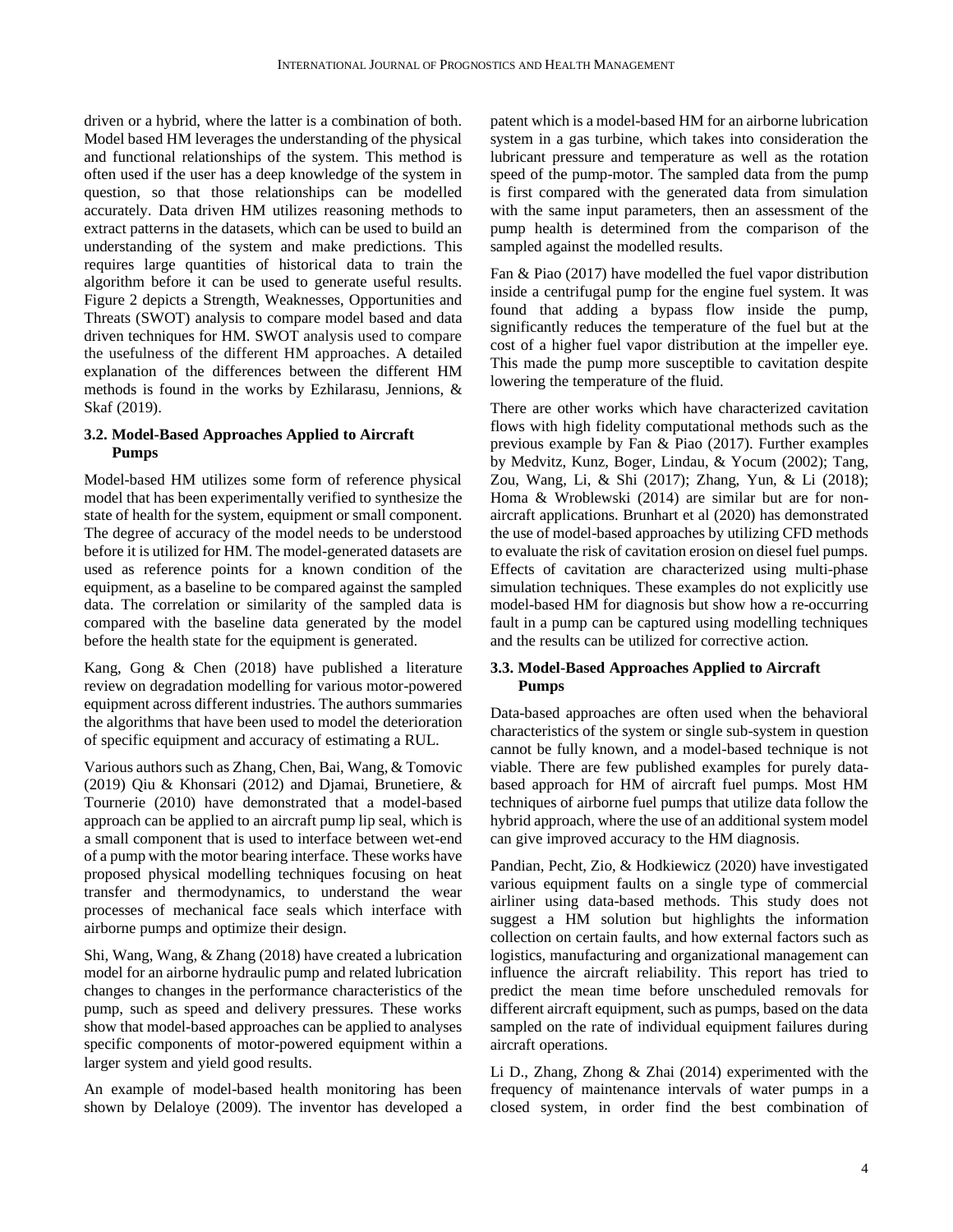scheduled servicing and preventative maintenance. It was found that there is an optimal service interval which reduces the overall life-cycle costs of utilizing the equipment.

Marquez, Schmid, & Collando (2003) have carried out a case study for the application of a system-wide HM solution applied for various equipment deployed within an area of the UK rail network. Even though this is not specifically an aerospace application, this work highlights how the system is integrated, the data is processed and the operational costbenefits of implementing such a system.

Even though these three HM techniques have not been applied explicitly to airborne fuel pumps, the techniques are still useful for this application. The previous methods demonstrate how a purely data-based approach can be used to improve maintenance operations for aircraft systems that rely on multiple pumping equipment. The work by Marquez et al. (2003) applied to the rail industry is also useful for diagnosis of aircraft components as it gives example on how to implement data-based HM on a very large system, with many different components, connected over a large distance.

# **3.4. Hybrid Approaches**

The Hybrid approach utilizes a mixture of HM from both model-based and data-based methods to combine the advantages from each technique.

The work by Niculita, Jennions, & Irving (2013) describes the design process of a fuel test rig based on a UAV engine feed system. The entire test set-up compromises of the actual test-rig, but also various other tools which facilitate the use of fault detection and isolation: such as a failure-mode analyses, a model simulator, test-rig controller, fault injection unit and data acquisition. The simulation of the test rig can also inject faults in the virtual domain, so that the expected output could be studied first before executing the actual test on the experimental test-rig. The models are used to create reference points for healthy cases and hypothesis for fault scenarios. Data-based approaches can be used on modelgenerated data for algorithm testing, before application with test rig data. Furthermore, the model is continuously updated from the results from the physical test rig to minimize the discrepancies and to adjust for any changes to the physical system.

Another hybrid-based approach has been devised by Al-Tayawe et al., (2018) for the HM of airframe-mounted fuel pumps. The performance parameter of the pump is sampled, then a signal processing algorithm is utilized to generate the RUL. The signal is sampled when the pump reaches a known reference environment for consistent sampling. The sampled data is compared with the reference model at a known health state, representing the different conditions of the pump. A prediction algorithm is continuously updated to generate the RUL based on the previous and present sampled data, with reference to its closeness with the known health states.

Mkadara & Paulmann (2018) have concluded that a mixture of modelling and data-based approaches is required for the HM of hydraulic piston pumps. This is because the developed HM solution under laboratory conditions may not be robust as soon as the external environment is introduced. The HM algorithm is thus trained using the developed model initially and before it is supplemented with in-service data to create a robust fault identification algorithm. In this instance, the outlet pressure and leakage flow values are used as the HI to diagnose the health of the pump. Guo, Chen, Lu, Wang, & Dong (2019) have highlighted more HM technologies related to airborne hydraulic piston pumps and gives a general overview of the present state and future development for these types of pumps.

The methods described by Mkadara & Paulmann (2018) and Guo et al. (2019) have demonstrated general approaches at which HM can be achieved to synthesize the health of the equipment or sub-system. Both Model-based and Data-based approaches have their own advantages and disadvantages, depending on the application.

Li, Wang, Shi, & Ma (2017) have developed a hybrid method using particle filters to recursively prognose the health of airborne hydraulic piston pumps, based on the sampled return oil flow. The algorithm is continuously updated based on the error measured between the sampled data and predicted data. Through observing the two values of the pump return oil flow, the suggested method was able to predict the condition of pump with high accuracy. A similar technique was also devised by Centers and Price (1988) where quantity of debris on the lubricant is monitored using ferrography to assess the level of wear on aircraft engines. The sensor is installed at the lubricant pump outlet. Further information on ferrography and how it can be utilized to diagnose aerospace components can be found on the work by Hoffman (1981).

Li J., Jing, Dai, Jiao, & Liu (2017) devised another variant but for centrifugal fuel pumps utilizing the outlet pressure as the HI and wiener process algorithm for signal processing. The algorithm developed by these authors are also accurate for predicting RUL of the pump when compared with experimental data.

# **3.5. Health Monitoring Fundamentals**

Model-based health monitoring techniques generally involve analysis of the motor electrical signature, or fluid-mechanical parameters of the pump such as flow and pressure. The data are compared to one or more performance indicators which are an estimation of the pump health. The pump is monitored for changes in its inputs and outputs, or some characteristic related to the performance obtained from sampled data. Examples of these parameters can include the flowrate, pump inlet and outlet pressures, as well as motor current and voltage. The pump model describes the behavior or inputoutput relationships related to the operation at known points as reference towards the condition of the pump. The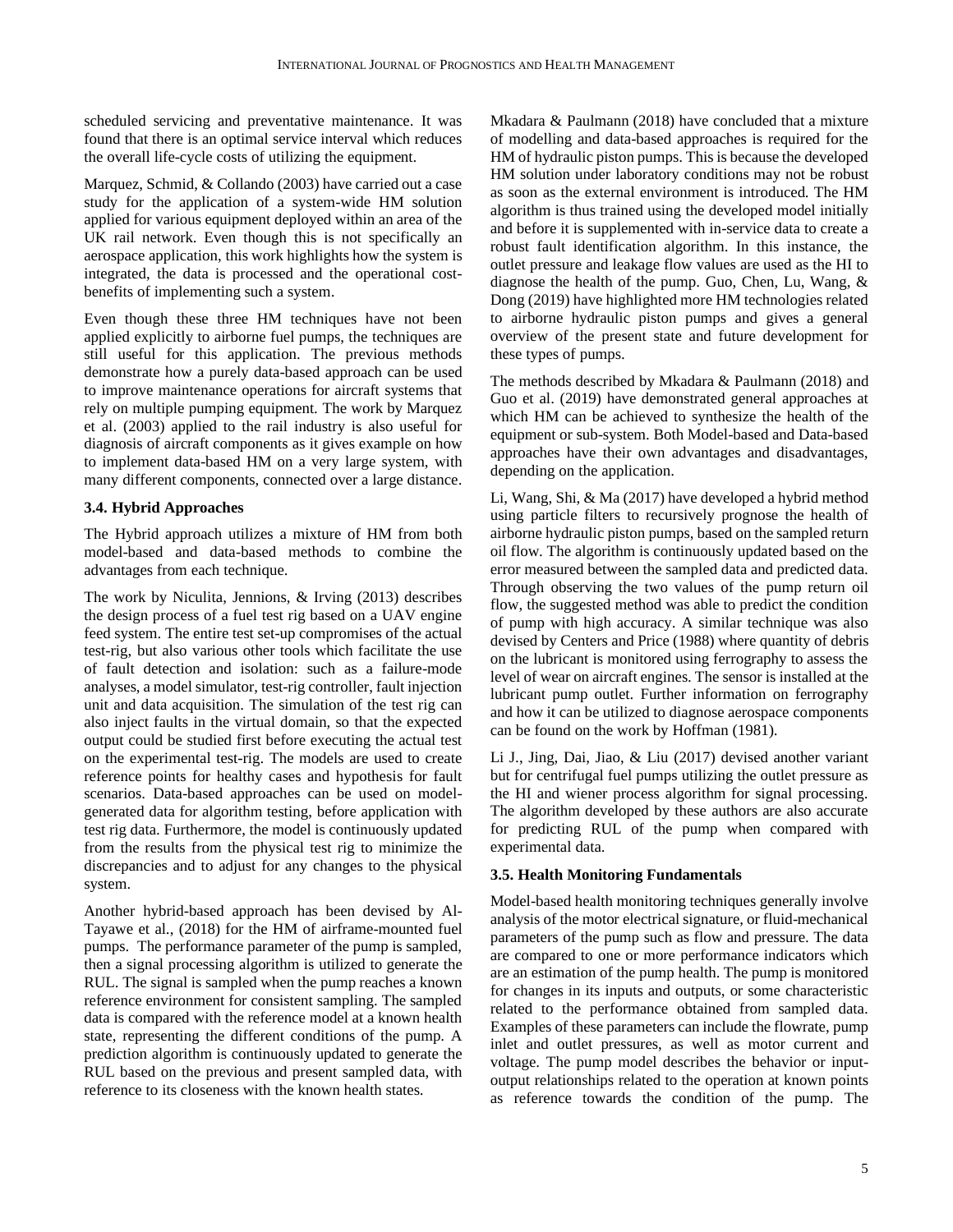differences between data sampled from operations and data generated from the models are compared to generate the health diagnosis of the pump (Al-Tayawe et al., 2018). A major drawback of existing health monitoring techniques is that in-flight operational pumps may not perform as expected from laboratory testing or as modelled in simulation. This could lead to inaccurate health diagnostics and prognostics where the timing of the next maintenance period is predicted incorrectly or an inaccurate prediction for the pump Remaining Useful Life (RUL) is generated by the system. This is especially a problem with Aircraft fuel pumps as it would often necessitate taking the aircraft out of service to maintain the equipment (Al-Tayawe et al., 2018).

#### **4. COMMON FAULTS**

## **4.1. Corrosion**

The presence of water in the aircraft fuel system is unavoidable, and the centrifugal action of the impeller separates the water and fuel resulting in higher concentrations of each substance inside the pump. This build-up of water can cause corrosion, or freeze and damage the motor windings, or create blockages on the fuel pump.

The presence of water promotes the growth of microbial fungi which feed on the carbon content of the fuel to reproduce generating harmful compounds such as acids. This leads to corrosion in the fuel pump. The corrosion damages the components inside the pump and reduces the effectiveness of its operation. Another mechanism of pump corrosion is from the metal reacting with the acid levels of the fluid it is exposed to. Lacey (1993) carried out a case study to devise a mathematical formula on the general wear of engine fuel pumps over time when immersed in Jet A1 fuel. the wear was dominated by corrosion from the metal reacting to the acidity levels of the fluid, causing the surface to oxidize.

More information on damage related to microbial induced corrosion can be found in the work by Langton et al. (2009) and Digman (1962). The work by Neville, Hodgekiss, & Dallas (1995) studies how corrosion erosion for marine pumps can impact their operation. Even though there are slight differences to corrosion found on marine pumps, the damage mechanisms and associated performance penalties are similar to corrosion found on airframe fuel pumps. More information on the fault mechanisms related blockages and winding failures can be found in their respective sub-sections 4.3 Blockages and 4.6 Winding Failures.

# **4.2. Cavitation**

The most common type of cavitation for an airframe fuel pump is hydrodynamic cavitation. Another problem related to cavitation is air entrainment, which occurs when there is an excess of air vapor trapped inside the pump. This is not a type of cavitation, but its effects can reduce the pump performance and promote the effects of cavitation (Messina et al., 2008)



Figure 3. Pressure values across the pump

For an aircraft fuel pump, the impeller eye is considered to be the most vulnerable region, as this is the point at which the static pressure is the lowest in the entire pump (Messina et al., 2008) as show in Figure 3**.** If this point is lower than the vapor pressure, cavitation occurs and damages the impeller eye. The areas that are affected by cavitation are etched away smoothly, with a sandpaper-like effect, or the damage can be more severe and produce deep cavities with rough edges. For more detailed information on pump cavitation physics and its damage mechanisms reference can be made to the work that has been done by Sreedhar, Albert & Pandit (2017), Jahangir et al. (2021) and Palgrave (2019). Various authors such as Dular, Bachert, Stoffel, & Sirok (2004), Dular, Stoffel, & Sirok (2006) and Dular & Osterman (2008) have studied cavitation erosion extensively for various geometries such as flat surfaces, hydrofoils and radial pumps. For more information on the different types of cavitation and aircraftspecific cases, reference can be made to the Aircraft Fuel Pumps chapter on the work done by Messina et al. (2008)

## **4.3. Blockage**

Both types of fuel pumps are protected by a filter that stops debris in the tanks from entering the feed lines. The presence of water in jet fuel is practically unavoidable and any contaminating water could freeze during long flights at high altitudes and low temperatures resulting in ice particles. These ice particles and snow clusters could block the filter protecting the pump as fuel is drawn into the pump through the feed line.

Blockages can also be caused by microbial growth as a result of the presence of water. The microbial fungus appears as sludge that restricts flow at not only the fuel pump filters, but other components in the fuel system, such as valves and pipelines. More information on blockages caused by ice for aircraft can be found in the work by Lam & Woods (2018) and by Lawson, Baena & Lam (2012). More information on blockages caused by microbial growth can be found on the book by Langton et al. (2009).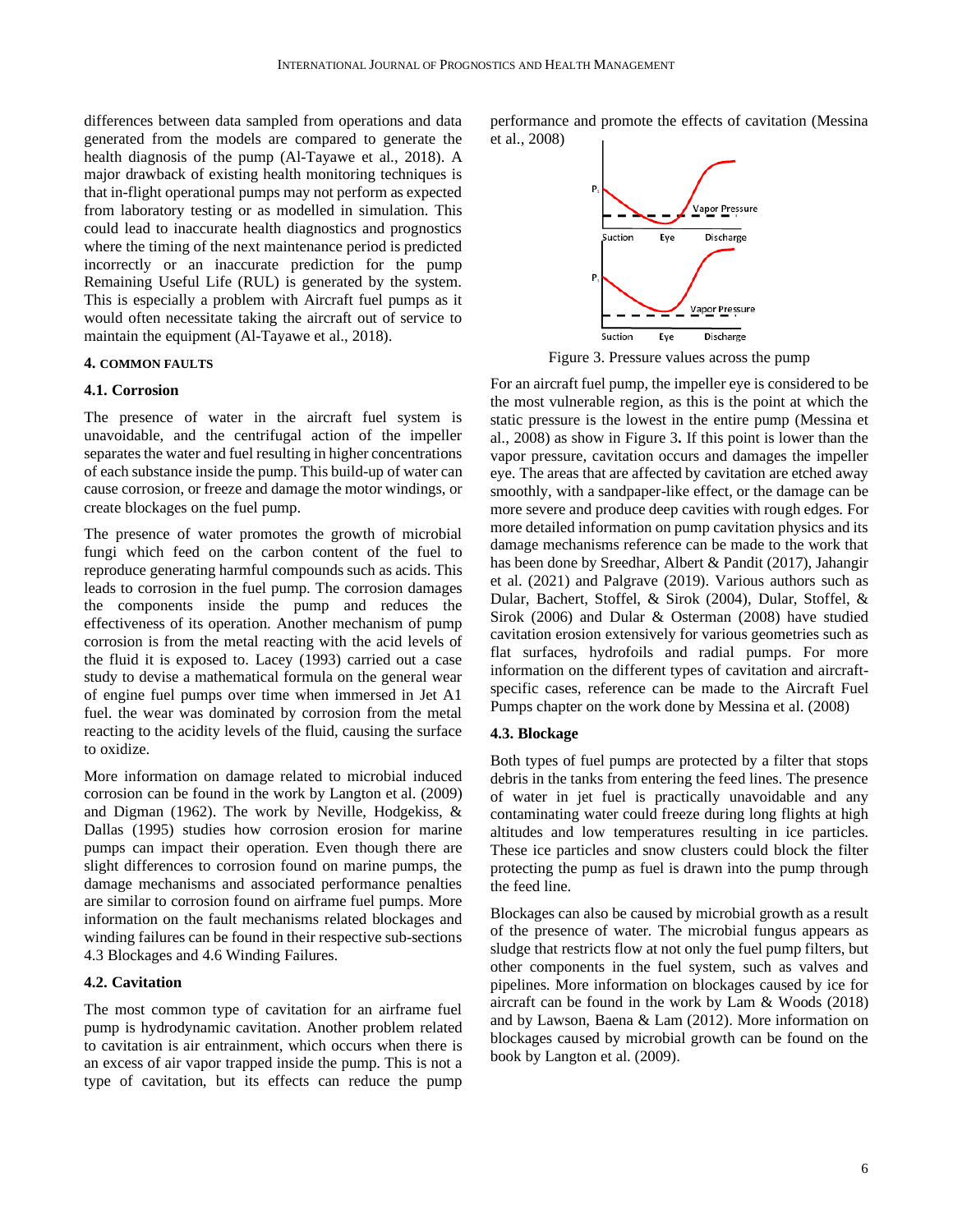#### **4.4. Axial Displacement**

Axial displacements occur in the shaft coupling of an electric motor that is not properly positioned with the pump impeller. This misalignment creates an unequal air gap between the stator and the rotor and the variation in the gap distances can be called dynamic eccentricity. Bent shafts, shaft misalignment, imbalanced loads, and poor coupling can be classified under axial displacements as they cause the motor to deviate from its intended axis of rotation. Axial displacements can be tied to bearing faults or severe cases of cavitation as highlighted by Adamkowski, Henke, & Lewandowski (2016) and Jiao, Huang, Li, & Xu (2017) The axial displacement of the pump impellor causes imbalances the rotor and torque pulsations, which eventually weaken the coupling between the motor and impeller and cause failure. Figure 4 shows an illustration of a dynamic gap eccentricity caused by shaft misalignment. More information regarding the mechanism of this fault can be found in the publication by Rajagopalan, Aller, Restrepo, Habetler, & Harley (2006); Cameron, Thomson, & Dow (1986); and Hussain, Burrow, Henson and Keogh (2018).



Figure 4. Dynamic air-gap eccentricity of motor

## **4.5. Bearing Wear**

Bearings are used in rotating machinery to constrain the rotating movement into a single motion and to reduce friction between moving parts. Bearing wear can either happen inside the electric motor or within the rotating pump elements, increasing the friction and thus temperature in that specific area of the machine. This increased friction wear can also create vibrations of certain frequencies. More information related to pump bearing topologies and its wear mechanisms can be found in the Pump Handbook by Messina et al. (2008) whereas motor bearing faults can be found in the study by Rajagopalan et al. (2006) and Nandi, Toliyat & Li (2005). Aircraft-specific examples of this fault which extends the work of the previously mentioned authors can be found in the experiments devised by Johnston & Todd (2010).

#### **4.6. Winding Failure**

Winding-related failures are most often caused by the degradation of the insulation used of the copper coils, which are part of the rotor and stator windings of the electric motor. Another damage mechanism related to winding failures for airframe fuel pumps are from water build-up in the fuel system. Since the windings are cooled by the fuel flow, there is a possibility that the dissolved water from the mixture can freeze the motor windings and damage it. For a BLDC motor, this applies to the stator only, as its rotor is made of permanent magnets.

Coil degradation is caused by the continuous stresses related to large electrical voltages, winding currents, external vibrations, as well as thermal aging from multiple heating and cooling cycles. This breakdown of the winding insulation can result in turn-to-turn faults that eventually lead to short circuits to electrical ground, resulting in the so-called grounded stator windings. The move toward higher voltages in aircraft power distribution systems also introduces the risk of partial discharge in the motor windings that erodes the component. More information related to motor winding failures in general be found the literature review by Nandi & Tolayat (1999) as well as the experiments that have been devised by Kaufhold, Aninger, Berth, Speck & Eberhardt (2000). Aircraft-specific examples of this fault are explained in Haylock, Mecrow, Jack, & Atkinson (1999); Mecrow et al. (2004); Haus et al (2013); and De Martin, Jacazio, & Vachtsevanos (2017). The latter two works are applied to electric motors installed in aircraft but are applicable to pump motors.

#### **4.7. Control Electronics Failure**

Power switching devices within the BLDC motor drive can suffer failure due to excessive current, voltage and heating caused by their high frequency of operation (Liu & Wang, 2021). These damage mechanisms are even more significant due to the arduous environment of the aircraft fuel system that contribute to additional component stress (Langton et al, 2009). Although power transistor failures have been reported with in-service aircraft fuel pumps, there are no published sources that have investigated this type of fault for aerospace components. Liu & Wang (2021) and Fang (2015) have proposed methods to diagnose for transistor faults used on the inverter drive of an electronically controlled motor. While both proposed HM methods have successfully detected open and short-circuit faults, the experiments were carried out under lab conditions. Due to similarities in the motor and control architectures, the findings from this work are applicable to motors used on airframe fuel pumps.

# **4.8. Literature Review Summary**

Table 1 summarizes the literature on common faults found on airframe fuel pumps. In addition, a detailed review on the HM techniques for aircraft-related equipment is provided in Table 2 within Section 5: HM Sensing Methods. This includes a detailed explanation of the fault mechanism with reference to non-aerospace specific sources. Further reading is then suggested to understand how the fault occurs for an airborne pump.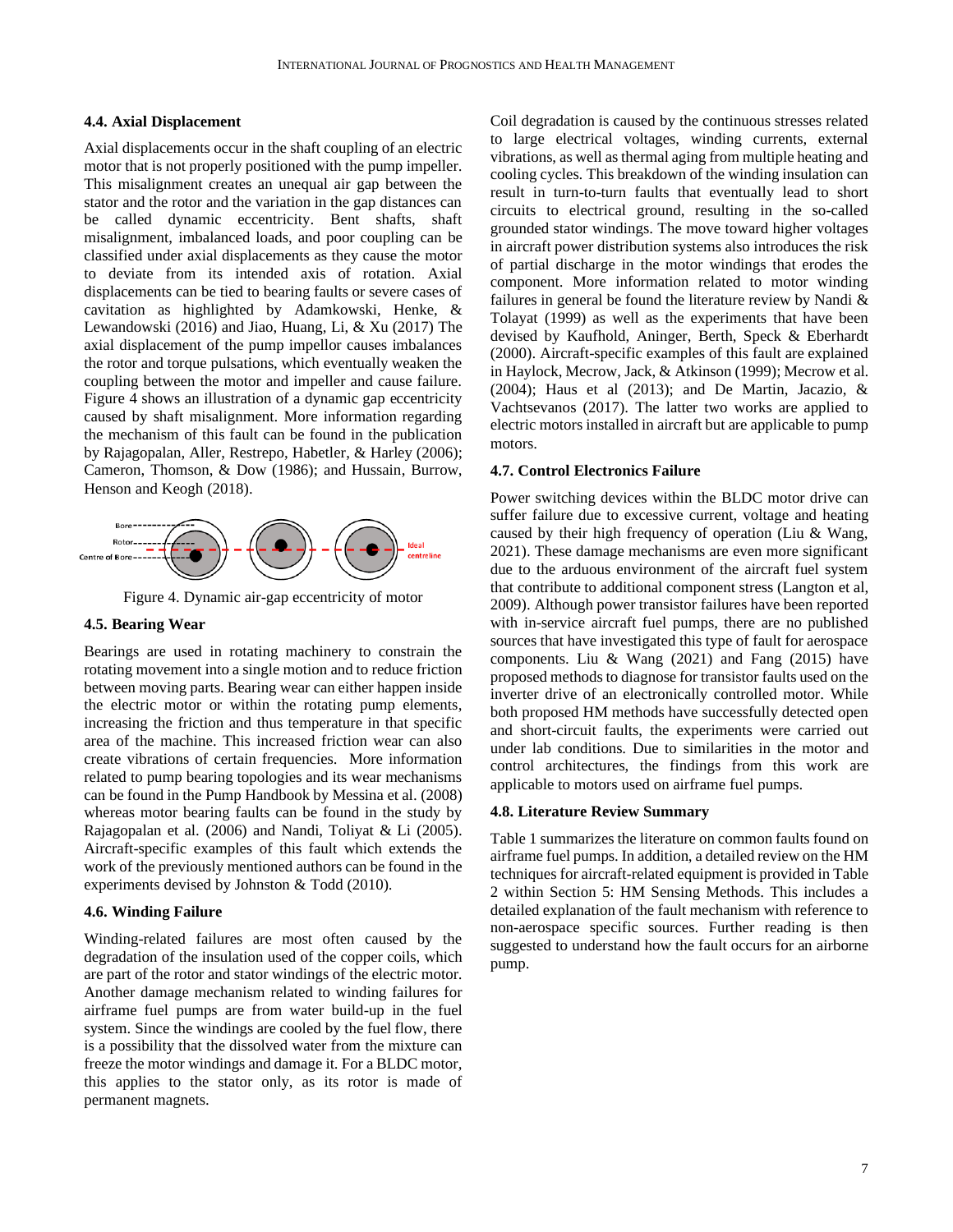| $\#$ | <b>Fault Type</b>    | <b>Type</b>   | <b>Summary</b>                                                       | Ref.                                                            |
|------|----------------------|---------------|----------------------------------------------------------------------|-----------------------------------------------------------------|
| 1.   | Corrosion            | Experimental  | Wear model and experimental results for                              | (Lacey, 1993)                                                   |
|      |                      |               | wear on engine fuel pumps                                            |                                                                 |
| 2.   | Cavitation           | Theory        | Basic definition and causes for cavitation                           | (Messina et al., 2008)                                          |
|      |                      |               | erosion for pumps.                                                   |                                                                 |
| 3.   |                      | Experimental  | Experimental set-up used to evaluate the                             | (Sreedhar<br>al.,<br>et<br>2017;                                |
|      |                      |               | effects of cavitation erosion on centrifugal                         | Palgrave, 2019)                                                 |
|      |                      |               | pump.                                                                |                                                                 |
| 4.   |                      | Simulation    | Characterizing cavitation using high-fidelity                        | (Medvitz et al., 2002; Tang et                                  |
|      |                      |               | computational methods                                                | al., 2017; Fan & Piao, 2017;                                    |
|      |                      |               |                                                                      | Zhang et al, 2018; Homa &                                       |
|      |                      |               |                                                                      | Wroblewski, 2014)                                               |
| 5.   | Blockage             | Experimental  | Theory and design of a cold fuel test rig to                         | (Lam<br>$\&$<br>2018;<br>Woods,                                 |
|      |                      |               | investigate the effects of ice accretion on                          | Lawson et al. 2012)                                             |
|      |                      |               | airframe fuel pump filter screens.                                   |                                                                 |
| 6.   | Axial                | Theory<br>and | Underlying<br>theory<br>related<br>axial<br>to                       | (Rajagopalan et al., 2006;                                      |
|      | Displacement         | Experimental  | displacements for motor-powered equipment                            | Cameron et al., 1986)                                           |
| 7.   |                      |               | Aircraft specific examples<br>of impeller                            | (Jiao et al., 2017)                                             |
|      |                      |               | rubbing<br>caused<br>initially<br>by<br>axial                        |                                                                 |
| 8.   |                      |               | displacement                                                         |                                                                 |
|      | Bearing              |               | Bearing arrangements and wear mechanisms                             | (Messina<br>2008;<br>al.,<br>et<br>Rajagopalan et al.,<br>2006; |
|      |                      |               |                                                                      | Nandi et al., 2005)                                             |
| 9.   |                      |               | Bearing faults found on airborne fuel pumps                          | (Johnston & Todd, 2010)                                         |
| 10.  | Winding              |               | Wear mechanisms related to winding failures                          | (Nandi et al., 2005; Kaufhold                                   |
|      | Failures             |               | and fault-finding experiments                                        | et al., 2000)                                                   |
| 11.  |                      |               | Winding failures on airframe fuel pumps                              | (Haylock<br>al.,<br>1999;<br>et                                 |
|      |                      |               |                                                                      | Mecrow et al., 2004)                                            |
| 12.  | <b>Fault Finding</b> | Modelling     | Cost-benefit<br>analysis of implementing                             | (Kahlert, 2017)                                                 |
|      |                      |               | prognostics for general aircraft maintenance.                        |                                                                 |
| 13.  |                      | Experimental  | Study on various equipment faults on a                               | (Pandian et al., 2020)                                          |
|      |                      |               | single type of commercial airliner using data                        |                                                                 |
|      |                      |               | only.                                                                |                                                                 |
| 14.  |                      |               | Study on different maintenance intervals for                         | (Li D. et al., 2014)                                            |
|      |                      |               | water pump to minimize operating cost                                |                                                                 |
| 15.  |                      |               | Test set-up and fault-diagnosis techniques<br>for a UAV fuel system. | (Niculita et al., 2013)                                         |
| 16.  |                      |               | Study on how data-based HM can be applied                            | (Marquez et al., 2003)                                          |
|      |                      |               | to a very large system with many                                     |                                                                 |
|      |                      |               | components                                                           |                                                                 |
| 17.  |                      | Literature    | degradation<br>Summarizes<br>modelling                               | (Kang et al., 2018)                                             |
|      |                      | Review        | techniques used for different types of                               |                                                                 |
|      |                      |               | equipment.                                                           |                                                                 |
| 18.  |                      |               | Summarizes present state of the art of                               | (Guo et al., 2019)                                              |
|      |                      |               | airborne hydraulic pumps, with reference to                          |                                                                 |
|      |                      |               | HM.                                                                  |                                                                 |

**Table 1: Summary of fault-related literature reviews**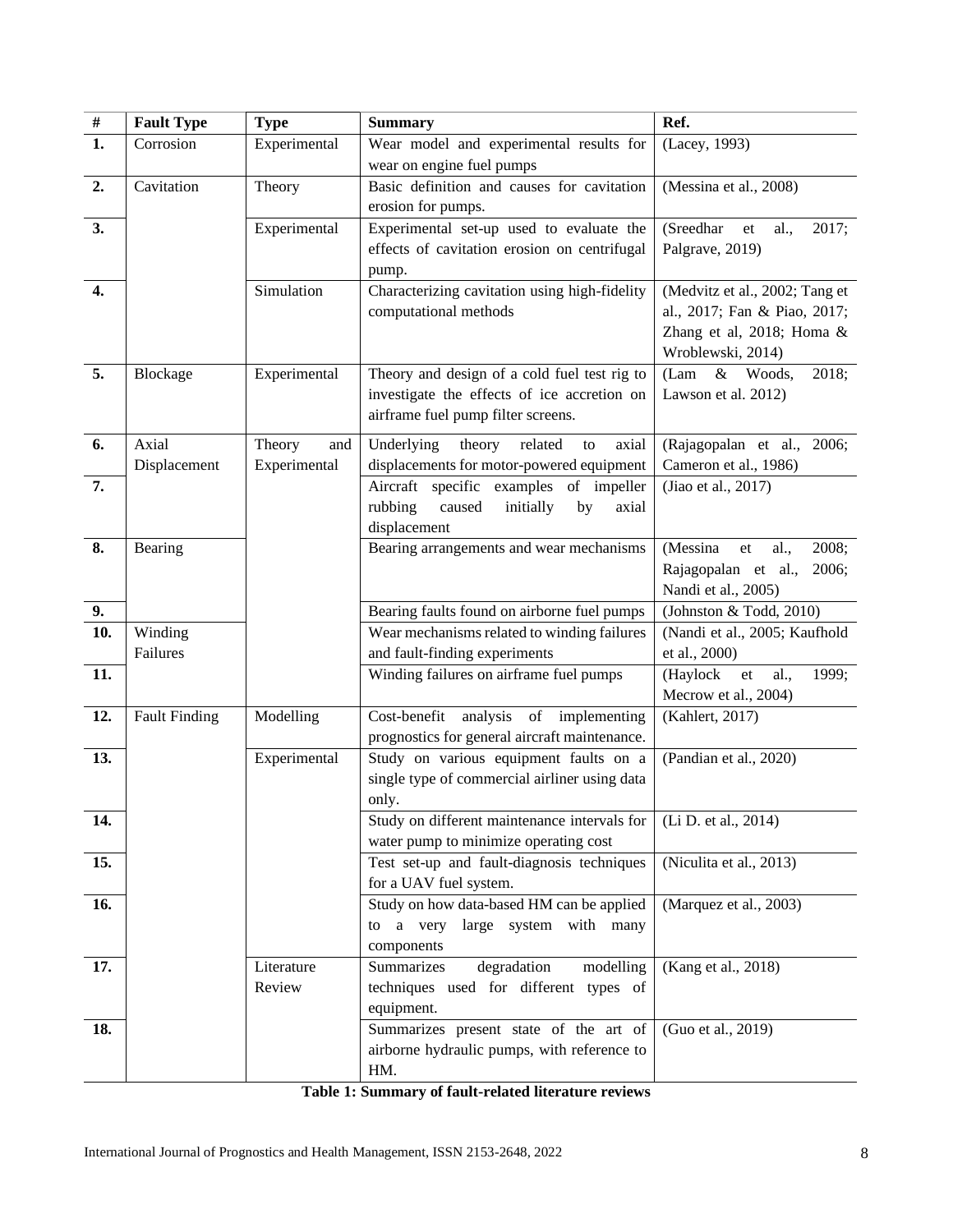#### **5. HM SENSING METHODS**

This section focuses on prevalent detection methods for diagnosis. First, their operating principles is introduced, followed by a discussion of their respective merits and application examples. The state of the art between HM technologies that are used in airframe fuel pumps is compared with other aerospace pumps used in the engine fuel system. Further examples from relevant industries will be discussed to suggest how HM can be applied to airframe fuel pumps.

# **5.1. Thermal**

Thermal monitoring of pumps involves measuring different areas of the pump by using thermocouples. It can be used as an indirect method to detect motor winding and bearing faults on other components of the pump. For example, a fault related to motor winding can lead to a temperature rise in the specific region of the fault. For bearing faults, the increased bearing wear increases the friction and the temperature in that region of the machine. HM that leverages temperature data is often used in conjunction with another measurement source, such asspeed or an electrical signal (Rajagopalan et al. 2006).

Emmons (2018) has investigated thermal HM for application in aerospace, where an invention related to the fuel delivery system in a gas turbine engine is described. The technique assumes that the HI captured for one equipment are dependent on the condition of a neighboring element within the system. The position, speed, temperature, and sample time of the second component, such as the adjacent valve, is used to indirectly diagnose the fuel pump.

Emmons & Salminen (2019) have devised an application for aerospace fuel pumps, where a HM technique is described also for a gas turbine mounted pump. The life expectancy of the fuel pump is generated based on the position of the fuelactuated actuator relative to the fuel pump speed value. The temperature of different components in the fuel delivery system are sampled and the RUL of the fuel pump is estimated. A prognostic algorithm is used to generate the RUL based on the time-history trend of health assessments from the collected data.

Li & Jiao (2006) have analyzed the effects of heat transfer from the pumped fluid, related to the flow-performance of the hydraulic piston pump found on the aircraft. Neither study incorporates HM directly, however, they show how modelling techniques using thermal parameters can be utilized to observe changes in the pump operating characteristics.

Physical thermal modelling is widely used to predict the behavior of an equipment item with the purpose of HM or performance optimization, as it allows accurate observations of changes in the behavior of the equipment due to temperature. Temperature-based HM is commonly used for the diagnosis of pumps, but it is deployed in conjunction with another measurement technique, such as rotational speed to diagnose the present health of the pump. An example of this has been highlighted by the invention previously discussed in this section, by Emmons & Salminen (2019). Temperature samples can provide some indication when the pump is about to fail. The main weakness of utilizing temperature-based monitoring alone is that the location of the temperature rise inside the pump cannot be exactly isolated unless multiple sensors are used (Rajagopalan et al. 2006).

# **5.2. Vibration**

Vibration monitoring functions on the principle that mechanical vibrations at various frequencies are related to identifiable sources in the entire pump and can be used to provide an indication of the condition of the machine. The vibration energy of the machine is measured through the parameters such as displacement, velocity, or acceleration.



Figure 5. Vibration spectra for a healthy and faulty pump

Further background theory on vibration analyses and a list of pump faults that are detectable using it is given by Sinha & Rao (2006). Retrofitted vibration sensors are common for ground-based pumps, but are not as often used on airborne pumps, where the retrofit of these sensors may not be practicable and lead to re-certification of the equipment due to intrinsic safety requirements. Figure 5 highlights the vibration signatures from a healthy pump and a faulty pump. In the event of a fault, such as a bearing defect, the amplitude of acceleration increases at a certain frequency value. Each fault for the same machine can have a vibration spike at a different frequency.

Vibration monitoring has been applied to airframe-mounted fuel pumps under laboratory conditions. Adamkowski, et al. (2016) have highlighted how an already eroded impeller can produce further torsional vibrations on the pump shaft, which in turn can be detected using vibration analyses. Even though this is not an aircraft specific example, cavitation erosion is a common problem on airborne fuel pumps and detection techniques that have been devised in this work are useful for aerospace applications.

Du, Wang, & Zhang (2012) have devised a fault classification method utilizing the vibration power signals and a layered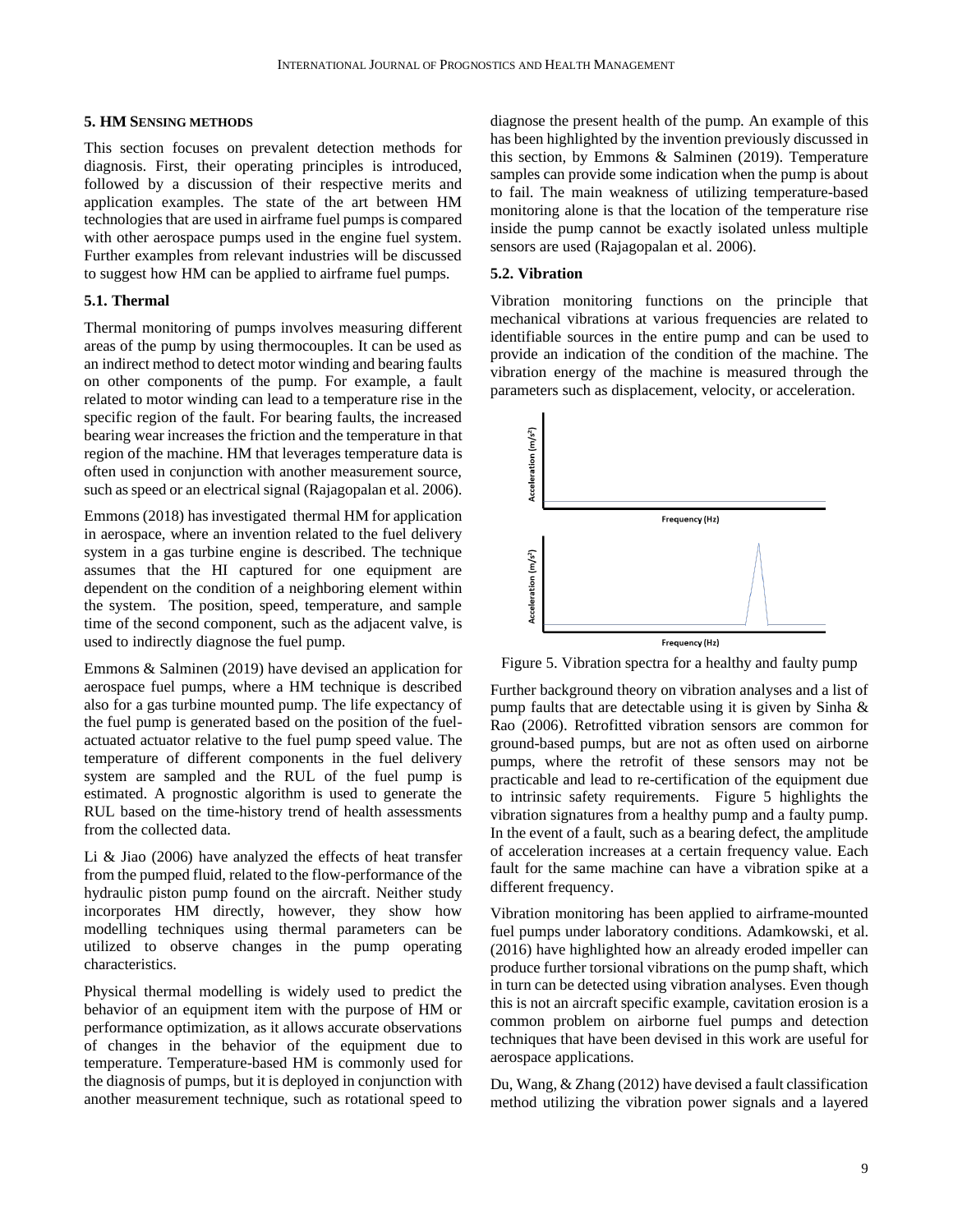clustering algorithm for the diagnosis of airborne hydraulic piston pumps. It was found that this strategy was effective in classifying the different types of faults such as valve abrasion, low inlet pressure, bearing wear, swash plate eccentricities and variations in piston clearances.

Pecho & Bugaj (2018) have experimented with a method to diagnose bearing faults and loose pump rotors using vibration monitoring through an auxiliary HM device attached to an aircraft fuel pump when the aircraft is grounded. The Recurrence Quantification Analysis is a less computationally complex technique for carrying out diagnosis under controlled conditions and is an alternative to using the more widely employed time and frequency-based methods.

Jiao, Huang, Li, & Xu (2017) have experimented with a method which focuses on recording vibration monitoring on the x, y, z planes and pressure signals from an airframe fuel pump to detect bearing faults. Both inventions have relied on conducting HM while the aircraft is grounded under controlled conditions.

Feng et al. (2019) devised a method to implement modelbased vibration monitoring for spur gears. This method utilizes vibration signals to correlate them to the level of abrasive wear on the gearbox and retrieve the RUL. Even though this work is for non-aerospace application, some pumps in the engine fuel system are gearbox driven. Hence, the findings from this work are applicable for implementing HM on such pump types.

Overall, vibration methods are an effective tool for diagnosis and fault classification, but its merits are often superseded by electrical signature analyses if the equipment is electrically powered, such as is the case with the airframe-mounted boost pump. The sensors required to perform electrical HM can be placed away from the flammable areas of the fuel tank, therefore bypassing intrinsic safety requirements. This is because modern pumps segregate the control electronics from the pump wet end.

## **5.3. Electrical**

Stator current and terminal voltage monitoring fall under the category of electrical signature analyses (ESA). Unlike vibration analysis, the pumps mechanical faults are interrogated indirectly through the measurement of the motor electrical parameters (Kliman & Stein, 1992). ESA relies on placing current sensors across the stator or power supply to interrogate the present condition of the motor, which most BLDC motor drives include by design. It has been shown that there is a relationship between the motor vibration and the magnitude of the stator currents or terminal voltages at certain harmonics (Riley, Lin, Habetler, & Kliman, 1999). This relationship can be proportional to the mechanical vibrations, where the magnitude of the corresponding stator current harmonic components also increases along with it. More information on the basics of ESA for electric motors can be found in the work by Kliman & Stein (1992). Specific

Fundamental = fe Current(A) Frequency (Hz) Current (A)  $0.25f$ e 1.75 fe

information on the relationship between vibration and ESA

has been outlined by the work by Riley et al. (1999)

Figure 6. Application of ESA for detecting faults on electrically powered pumps.

Frequency (Hz)

Figure 6 highlights how a fault generates current signals at certain frequencies. The spike in the center represents the excitation frequency of the motor, which is known as the fundamental frequency, fe. After the occurrence of the fault, the sidebands on 0.25 fe and 1.75 fe becomes distinguishable. Note that unlike vibration analyses, faults signatures that are detected by ESA are observed in conjugate pairs such as on the example highlighted by Rajagopalan et al. (2006) Like vibration analyses, each fault has a spike in amplitude at different frequencies.

Lu & Kumar (2017) have devised a patent for electrically powered traction motor HM. This model-based technique relies on collecting the electrical signal of the traction motor and comparing it with a mathematical model representative of the same system to generate the system RUL. Even though this is applied for traction motors, the same principles could be applied to aircraft fuel pumps, where instead of evaluating tyre traction, the information regarding the flowrate could be interrogated instead. This invention is especially useful as it examines the operating environment before carrying out HM, a feature that can be applied for carrying out a HM for a fuel pump during flight.

Other past work focused on the diagnosis for cavitation on aircraft such as with Schmalz & Schuchmann (2004) where the authors have devised a method for cavitation detection on airframe centrifugal fuel pumps using phase voltages and currents. The sampled signal is compared with some known thresholds for the faulty condition to indicate the working condition of the pump when the aircraft is grounded. Unsworth et al. (2004) as well as Haynes & Eissenberg (1989) have devised a similar technique to diagnose cavitation for a non-aircraft pump using ESA. Both works are similar in that their solution is designed to detect cavitation in pumps, but the pump application and utilization of electrical signals are different.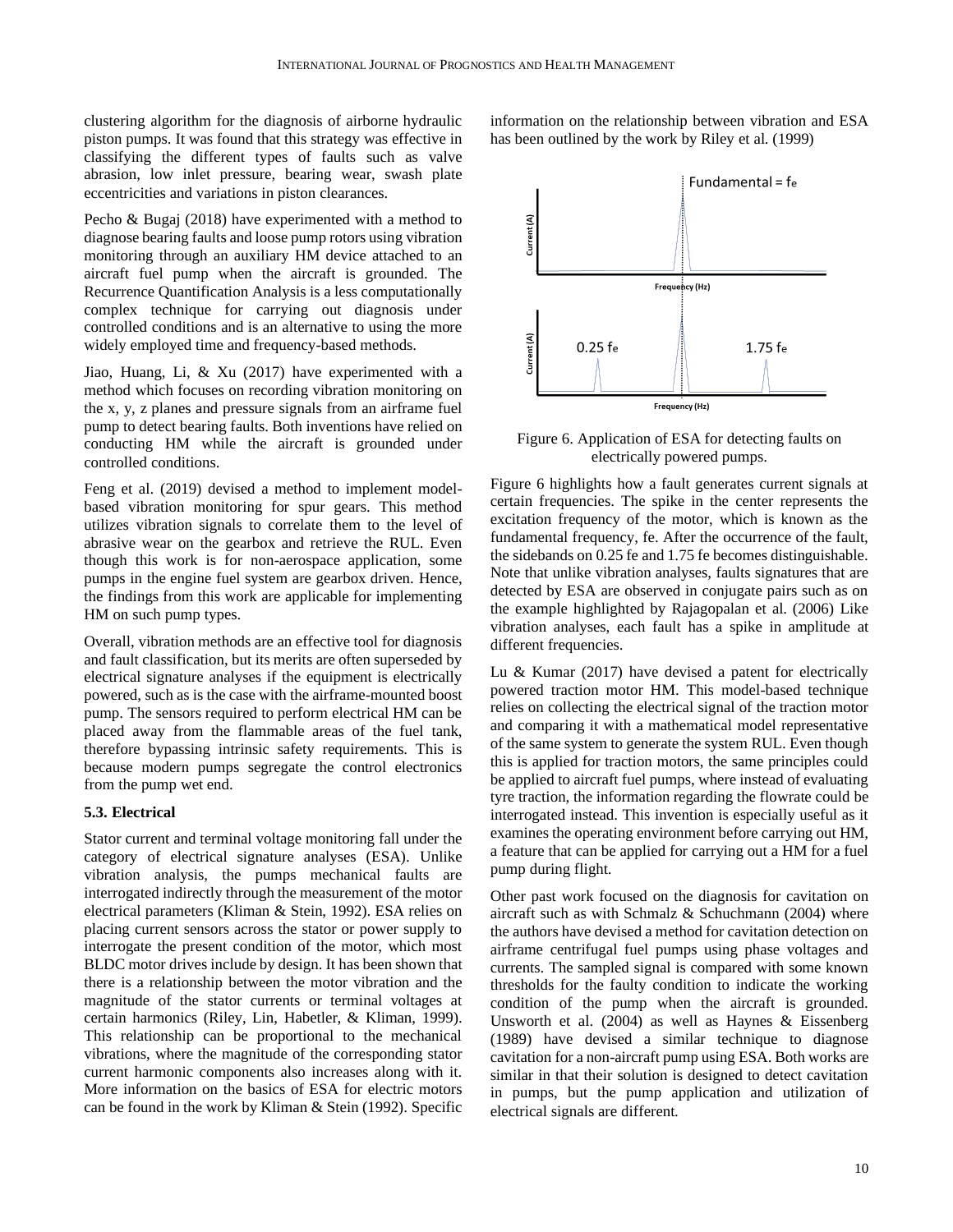Haylock et al. (1999) and Mercrow et al. (2004) have discovered methods whereby a shorted stator coil on a permanent magnet-based machine for an airframe fuel pump could be detected by analyzing the increased current ripple on the control signal inputs. The information is then used by the motor to switch off the faulty phase winding and operate with a missing phase. This circumvents the motor from operating with a shorted stator coil.

Schumann et al. (2021) proposed a method to monitor the health of a battery by monitoring its terminal voltages. Other ESA methods that depend on monitoring the motor currents to diagnose various faults applied to aerospace motors have been carried out by Hussain et al. (2018), De Martin et al. (2017) and Haus et al. (2013). All of these methods focus on HM on electric motors but the methods described can be applied to motors that control aerospace pumps.

There are few published sources that are related to the ESA for airframe fuel pumps, most published works are for diagnosing electric motors or non-aerospace pumps. ESA holds promise to be used for HM, as it is generally simpler to install the HM equipment compared to vibration sensor counterparts. Furthermore, the sensors tend to be more reliable than vibration sensors at they are not exposed to the stresses that are sourced from the pump. The primary disadvantage of ESA is that the equipment needs to be powered by an electric motor. Another disadvantage of ESA is that this method cannot isolate the vibrations that originate from the motor or the pump. It cannot distinguish faults which have the similar electrical signatures when the origin of the vibrations is unknown. For the few published examples of ESA on airframe fuel pumps, all the existing HM work has been done while the aircraft is grounded under a controlled environment.

## **5.4. Pressure**

Pressure based HM is performed by monitoring changes in pressure across the fluid-mechanical network of the system. It can be applied by adding pressure transducers at various points in the flow network to interrogate specific areas of the system. These pressure transducers can be installed at different areas within the fuel system network or on an individual component where there is a likely pressure change, such as on a pump or a valve (Niculita et al., 2013). The measured values of the pressure can be observed nominally (Johnston & Todd, 2010) or with the aid of some signal processing technique such as in Niculita, Skaf, & Jennions (2014) to synthesize patterns within the pressure pulsations and gain some form of useful indicator to diagnose and estimate the present state of the equipment.



Figure 7. Installation of pressure and flow sensor on a fluidmechanical system.

Niculita et al. (2014) have presented a novel method, where the pressure pattern changes are monitored at the valve inlet. These patterns are recorded and used to anticipate sudden valve shut offs by utilizing a Bayesian change point algorithm. The change in valve pressures is done by throttling direct proportional valves, which in turn mimics different levels of severity from sudden valve blockages. Jung, Niculita, & Skaf (2018) extends this work by comparing different signal processing techniques to evaluate their effectiveness for detecting the same fault.

Skaf, Eker, & Jennions (2015) have also used the same test rig devised by Niculita et al. (2014). but for RUL estimation of valve filter clogging, which is also simulated through throttling the proportional valve. The devised HM technique leverages resulting pressure differential across the valve and flowrate to train the prognostic algorithm and generate the RUL of the valve.

A technique devised by Wang, Dong, & He (2019) utilize the suction dynamics of aircraft hydraulic pumps during transient conditions to conduct HM. The scheme uses two models: The first models the pump dynamics and the second are for transient values on the pump inlet line, which are both validated using a test rig. The duration of pressure transient signals is compared with the reference value. The longer the deviation from this baseline value, the more likely the pump is to cavitate.

Figure 7 outlines a simple two-tank system consisting of a centrifugal pump, control valve, four pressure sensors and a flowmeter. The pressure sensors are installed in pairs to monitor pressure changes between the valve and pump. The flowmeter is installed only once as the flow value is the same across the network. There may be multiple flowmeters if there is a junction within the network, as the information related to the ratio of flow between one junction and another may be useful. As highlighted by this diagram alone, pressure sensors are more likely to be sensitive to changes to the condition of an individual component. Therefore, pressure is more often used as a HI performing pump HM, whereas the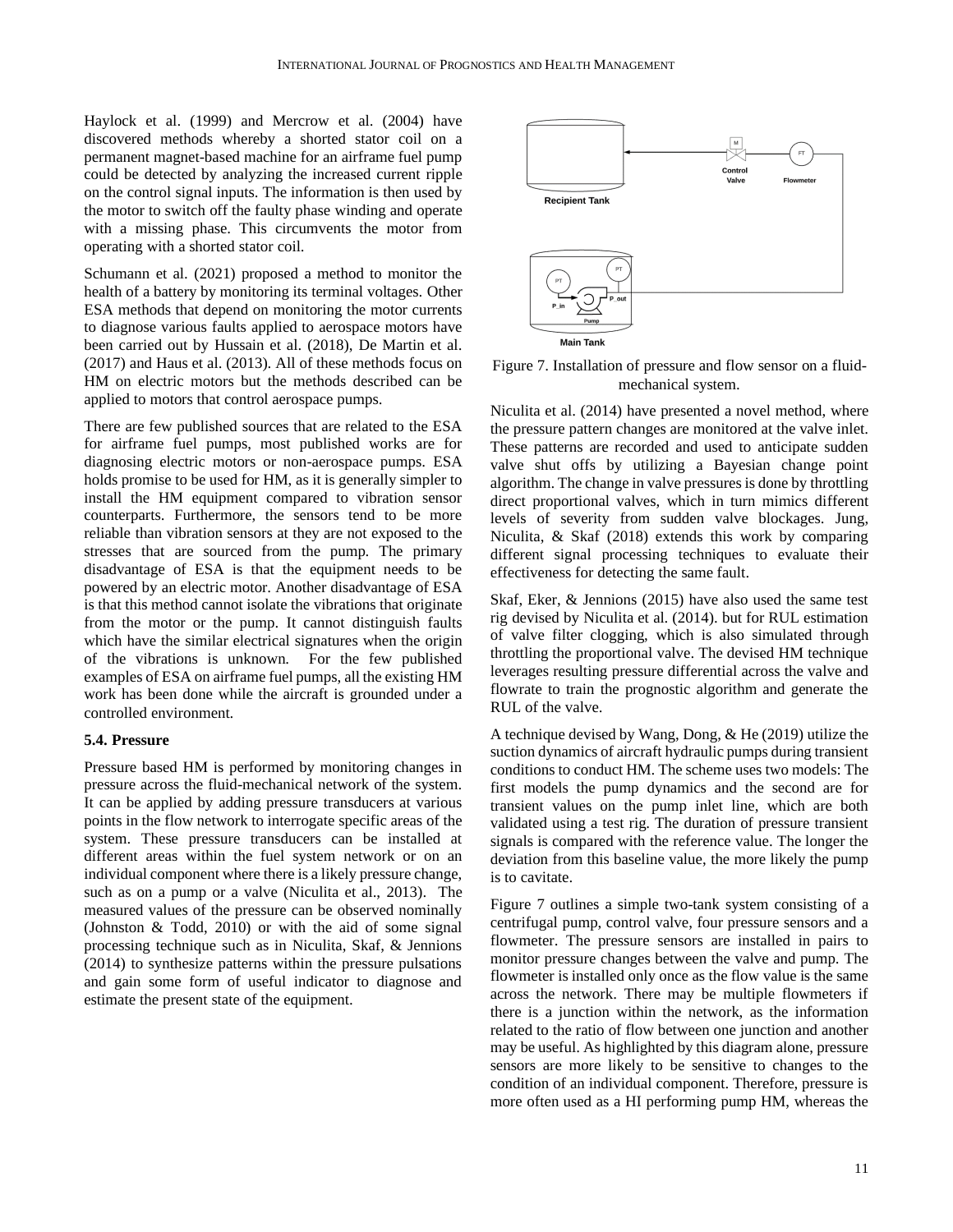value of flow is influenced by multiple components that share the same flow network.

Johnston & Todd (2010) have utilized pressure sensors placed between LP and HP pumps as well as the valve interface to diagnose bearing faults. Specific flight conditions such as external temperature, and pump pressures dictates how the system performs HM. The measured values are processed with time and frequency domain techniques to evaluate the health of the pump. The external environment is simulated with a rotary valve, generating air ripples to simulate the environmental disturbance. Full details on the experimental set-up used to simulate the aircraft environment, has been outlined by Johnston & Edge (1991).

Flint (2007) has devised an invention that relies on the use of an electrical solenoid to conduct HM on a gas turbine engine for aircraft. HM is performed by comparing the percentage valve demand against the actual position of the valveactuator, or by comparing the percentage difference between the servo pressure line and the control value of the pressure line. When the difference reaches a certain value for either of those comparative parameters, an engine warning is given to warn operators.

Lu, Wang, & Wang (2017) have devised a method to synthesize the health of airborne hydraulic pistons using three health indicators: pump outlet pressure, system line pressure and the displacement of the recipient actuator. The combination of these sources is not only better to detect and distinguish faults but ensures reliable HM if one of the pressure sensors fail.

Ma, Wang, Shi, Li, & Wang (2018) have devised a different HM solution for aircraft hydraulic piston pumps. The proposed model-based method attempts to diagnose leakage flows inside the pump by monitoring the output pressure and the swashplate angle. This method is unique as it attempts to incorporate the flight dynamics into the model and the nonlinear behavior caused by it.

Pressure measurements have been widely used for HM of pumps, either by sampling and observing the raw signals nominally or with additional signal processing. Either of these approaches can yield useful outputs for HM. Pressure is often used as it is indicative of the pump performance, and any deterioration in this value can intuitively be linked to pump health. Pressure based HM has been researched for both airframe fuel pumps and engine fuel pumps.

# **5.5. Flow**

Flow based monitoring relies on the measurement of the flowrate along a certain path of a fluid-mechanical system. One flow sensor is deployed across a certain network or path, as the flow is likely to be the same for all elements in that flow path. This is unlike pressure-based monitoring, where the transducer is implemented before and after the equipment in question to monitor the pressure rise or drop (Niculita et al., 2013). HM approaches using flowrates have been done in conjunction with another parameter. This is because although the flowrate measurement can indicate a clear reduction in flows within the system, it may not be able to detect steady deterioration over time. For example, Johnston & Edge (1991) showed that flow measurements did not detect any noticeable change as the pump deteriorated to a failure condition. Flow is useful when combined with pressure signals to synthesize the health of the pump as supplementary information. The quality of fluid in the flow can also be monitored to assess wear on aircraft engines, such as with Centers & Price (1988) where the quantity debris is monitored at its lubricant pump outlet to assess engine health. Hoffmann (1981) also mentions a similar technique but carried out under lab conditions. The Method devised by El Adraoui, Gziri, & Mousrij (2020) utilizes the flow output to assess the RUL of a generic pump under lab conditions.

Griffiths (2005) has invented a method which utilizes flow control for HM of leakages for a fuel pump in a gas turbine engine. The leakage flow at a specific speed is established through a calibration and the leakage flow is compared at the same reference speed again. The flow values are adjusted based on the temperature of the fluid for consistency of measurement.

Bergada, Kumar, Davies, & Watton (2012) have outlined the relationship between the flow leakage and output pressure ripples for airborne hydraulic piston pumps. The results are used to assess the present conditions of the components inside the port barrel plates inside the pump. The higher the observed flow leakage, the larger the clearance of the components inside the port barrels, which can be used to diagnose the degree of wear for the pump.

A flowrate signal is a useful indicator for HM; however, it is often used in conjunction with another HI, such as pressure. Flow is mostly used for HM on hydraulic pumps installed on the engine fuel system, as leakage flows captured from the barrel ports are easily measured. For airframe fuel pumps, outlet pressure signals alone are better to interrogate specific points of the fluid network and generally are more responsive to external disturbances.

# **5.6. Rotational Speed**

The rotational speed is often employed to aid the execution of HM using the techniques mentioned above for a pump. Like temperature, using this parameter in isolation may not useful but can achieve diagnostics when used in conjunction with parameters such as motor current or pressure as shown in the following examples for pumps installed on the engine fuel system (Emmons, 2018; Emmons & Salminen, 2019; Griffiths, 2005; Flint, 2007). Further details are provided in the relevant sub-section within Section 5. In these situations, the primary parameter being monitored has been regulated to a set value by the control system. Once the controlled parameter, such as the pump outlet pressure, reaches the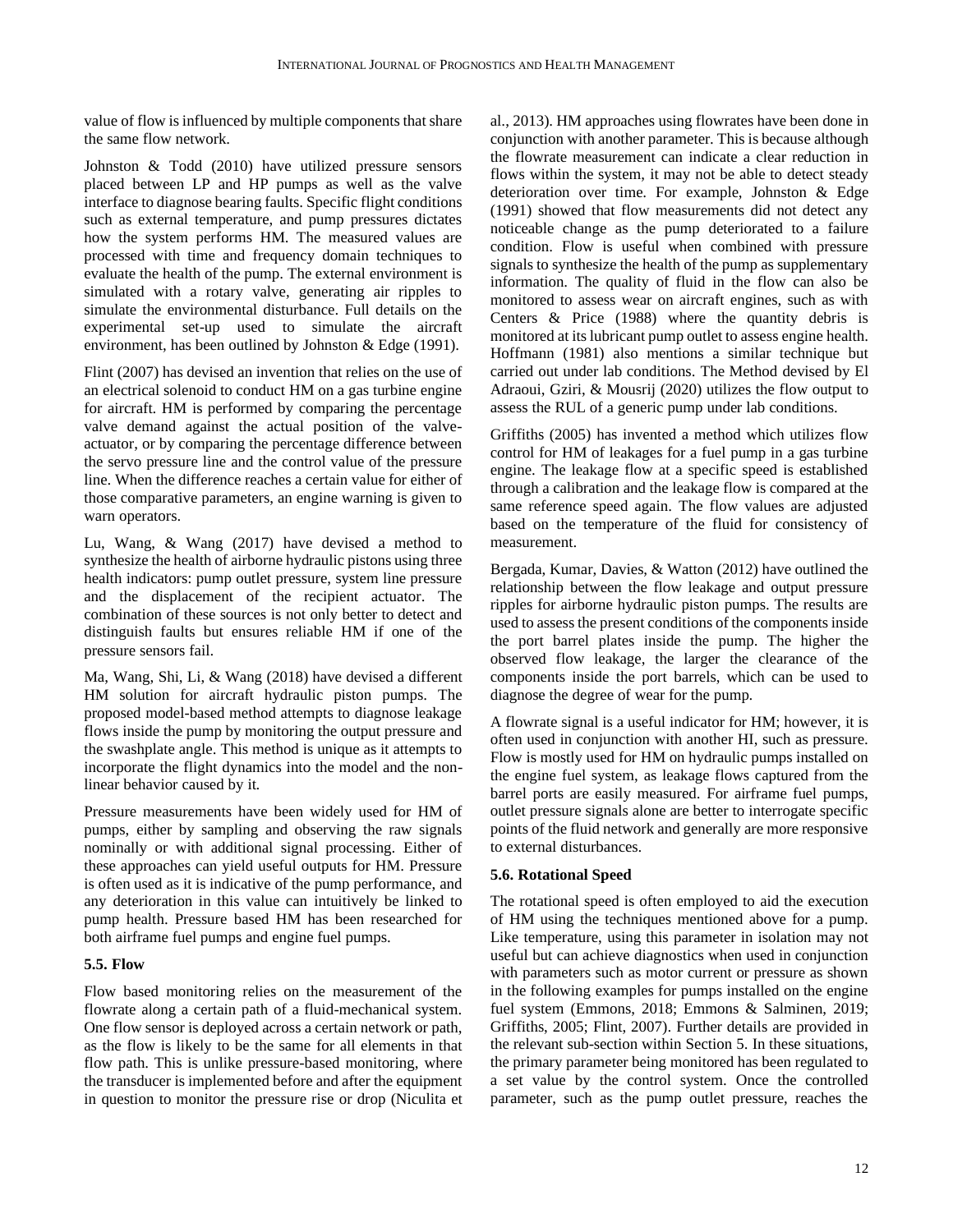desired value, the motor speed at that moment is analyzed and is used as the primary HI. The HM diagnosis begins by assessing the motor speed. The purposes of this initial health check are to justify more detailed HM diagnosis to be performed by the system, such as taking temperature samples across the engine fuel system for the aircraft.

Villeux (2019) has devised a HM method for an aircraft gas turbine mounted fuel pump. The speed is reduced from a known value as the fuel flow is initiated by the ignition system. During this process, the outlet of the pump pressure is initiated to the desired pressure and the gas turbine engine is monitored to verify if light-off is successfully achieved, which is when the correct ratio of air-to-fuel mixture is achieved. The pump motor speed at which engine light-off is achieved determines the health status of fuel pump.

Rotational Speed is often used as a secondary HI in addition to a primary parameter such as pressure, temperature, vibration, or ESA. This parameter is often used to diagnose the health of the hydraulic pumps installed on the engine fuel system and is not used for centrifugal pumps installed on the airframe fuel system.

## **5.7. HM Literature Review Summary**

Table 2 provides a summary review of different types of HM detection methods and related faults used on either the airframe fuel system or engine fuel system. Note that a distinction has been made between the engine fuel pump and the aircraft hydraulic pump. Engine fuel pump refers to the entire engine fuel pumping sub-system, including the centrifugal pressure backing pumps and the hydraulic pump that is installed in series. Aircraft hydraulic pump refers to that type of pump itself. This same type of pump may be installed individually on other systems such as helicopter hydraulic systems. The airframe fuel pump refers to the centrifugal pump that is installed within the airframe fuel system.

Some non-aerospace examples have been mentioned in previous sub-sections of Section 5: HM Methods but have been omitted from Table 2. In total there are 11 publications for the HM of aircraft hydraulic pumps, 10 for airframe fuel pumps and 8 for pumps for the engine fuel pump. There are also a few publications for engine fuel metering pumps, fuel valves and lubrication pumps which constitute part of the engine fuel system. These sources are from a range of publications since the year of 1999 up to 2020. The earliest work was carried out by Haylock et al. (1999) which was a method for HM for winding failures using ESA, intended for airframe fuel pumps. Work by Johnston & Edge (1991) attempts to simulate the aircraft environment for testing engine fuel pumps, but this work does not have any HMspecific content, and therefore is excluded from Table 2. The techniques that have been developed by Johnston & Todd (2010) are a continuation of the aforementioned work.

Most methods of HM for airframe fuel pumps are pressure based and ESA, with 3 publications for each method. The success of each method is not known, as there are no inservice data to provide evidence for their reliability. Most of the HM works have been tested under lab-conditions and no evidence has been shown for their function during flight conditions. The work by Johnson & Todd (2010) for an engine fuel pump, has made some attempt to simulate HM for flight conditions by creating a disturbance using a rotary valve. The work that has been devised by Al-Tayawe et al., (2018) gives an indication on how the HM might be executed when there are external disturbances from the aircraft environment, but no working prototype has been demonstrated. This highlights that there is large scope for development for HM of airborne fuel pumps, principally for airframe fuel pumps, as there are few published works which attempt to diagnose common faults. More value can be added to future findings if these works can not only diagnose faults but also perform HM when exposed to the aircraft environment. This also applies to publications for both engine fuel pumps and aircraft hydraulic pumps, where the HM is carried out under lab conditions.

Flowrate measurement have not been widely used for the HM of airframe fuel pumps as leakage flows are not easily captured on centrifugal pumps and often the flowrate captured is influenced by the behavior of other equipment in the same flow network. Isolating faults using flowrate quantities alone for an airframe fuel pump is not practical.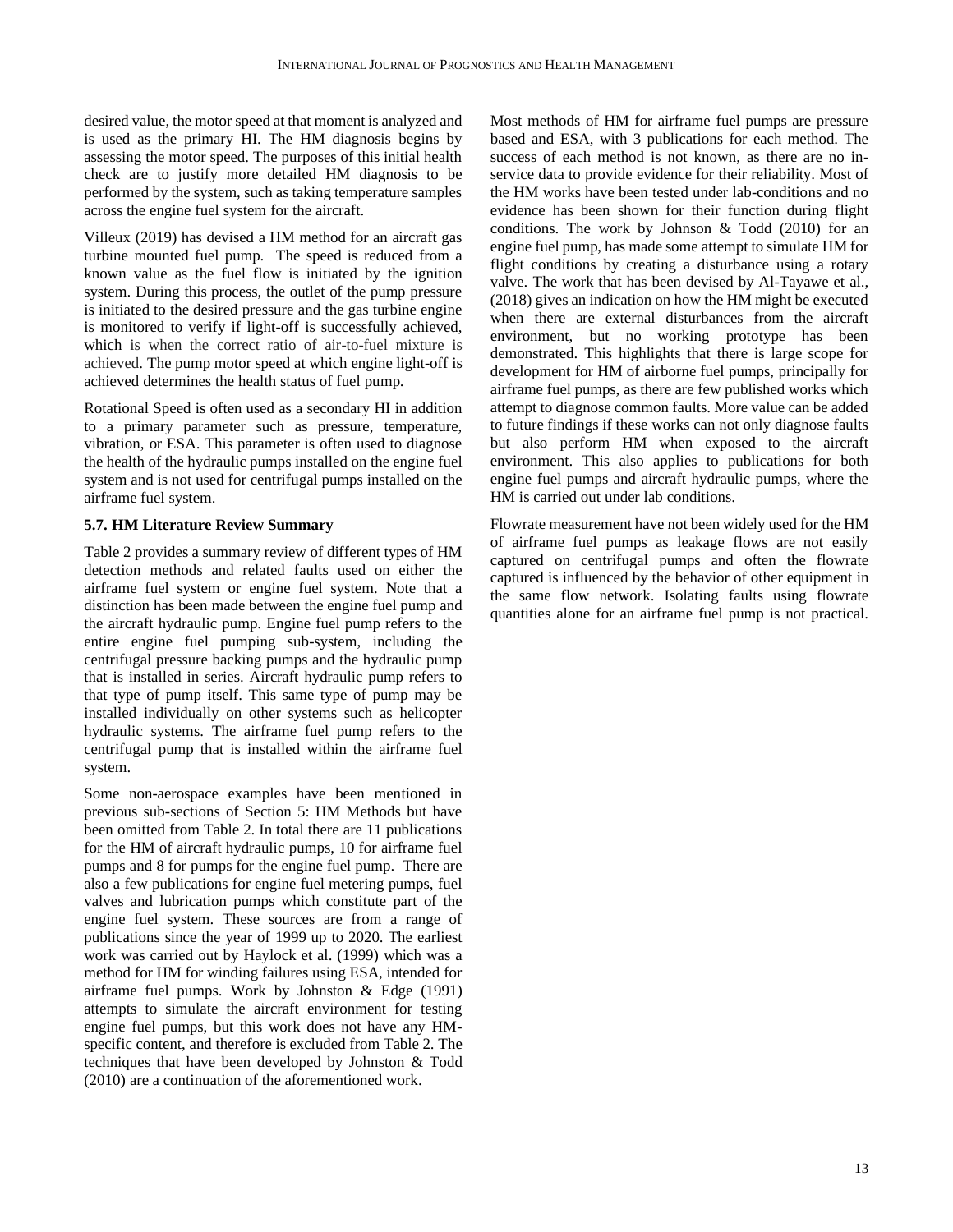| $\overline{\#}$  | <b>Detection</b> | Fault                | <b>Method Summary</b>                   | <b>Equipment Type</b>      | Ref.                           |
|------------------|------------------|----------------------|-----------------------------------------|----------------------------|--------------------------------|
| $\overline{1}$ . | Thermal          | General              | Utilized<br>of<br>parameters<br>one     | <b>Aircraft Fuel Pumps</b> | (Emmons, 2018)                 |
|                  |                  | degradation          | equipment to determine the health       | and Valves                 |                                |
|                  |                  |                      | of another                              |                            |                                |
| 2.               |                  |                      | Recorded temperature across fuel        | Engine Fuel System         | (Emmons<br>$\&$                |
|                  |                  |                      | system to estimate RUL                  |                            | Salminen, 2009)                |
| 3.               |                  |                      | Physical modelling techniques used      | Aircraft Mechanical        | (Zhang et al., 2019;           |
|                  |                  |                      | to analyze temperature influences       | face seals                 | Qiu & Khonsari,                |
|                  |                  |                      | on component performance (used          |                            | 2012; Djamai et al.,           |
|                  |                  |                      | on hydraulic pumps)                     |                            | 2010)                          |
| 4.               |                  |                      |                                         | Aircraft Hydraulic<br>Pump | (Li & Jiao, 2006)              |
|                  |                  |                      |                                         |                            |                                |
| 5.               | Vibration        | Bearing              | RQA method on vibration for             | Airframe<br>Fuel           | (Pecho<br>$\&$<br>Bugaj,       |
|                  |                  |                      | diagnosis of bearing-related faults     | Pump                       | 2018)                          |
|                  |                  |                      | on pumps.                               |                            |                                |
| 6.               |                  | Bearing, abrasion,   | Experimental<br>methods<br>using        | Aircraft Hydraulic         | (Du et al., 2012)              |
|                  |                  | low<br>pressure,     | domain<br>frequency<br>analyses         | Pump                       |                                |
|                  |                  | clearances           | methods to detect and classify          |                            |                                |
|                  |                  |                      | common faults.                          |                            |                                |
| $\overline{7}$ . |                  | Axial                |                                         | Airframe<br>Fuel           | (Jiao et al., 2017)            |
|                  |                  | displacement,        |                                         | Pump                       |                                |
|                  |                  | Impeller<br>erosion, |                                         |                            |                                |
|                  |                  | rubbing,             |                                         |                            |                                |
| 8.               | Electrical       | Cavitation,          |                                         |                            | (Schmalz<br>$\&$               |
|                  |                  | Blockage             |                                         |                            | Schuchmann, 2004)              |
| 9.               |                  | Winding              | Leveraged input current ripples to      |                            | (Haylock<br>${\it et}$<br>al., |
|                  |                  |                      | diagnose for shorted coil windings      |                            | 1999; Mecrow et al.,           |
|                  |                  |                      |                                         |                            | 2004)                          |
| 10.              | Pressure         | Bearing              | Like the frequency domain methods       | Engine Fuel Pump           | (Johnston & Todd,              |
|                  |                  |                      | above, but includes a model to          |                            | 2010)                          |
|                  |                  |                      | compare the sampled signals for         |                            |                                |
| 11.              |                  |                      | HM<br>Algorithms that utilized pressure | Aircraft<br>Fuel           | (Niculita et al., 2014;        |
|                  |                  | <b>Blockages</b>     | points in fuel system to predict        |                            |                                |
|                  |                  |                      | sudden blockages and valve shut         | System                     | Skaf et al., 2015)             |
|                  |                  |                      | offs.                                   |                            |                                |
| 12.              |                  |                      | Prognostic algorithm based on           | Airframe<br>Fuel           | (Al-Tayawe et al.,             |
|                  |                  |                      | pump outlet pressure to estimate        | Pump                       | 2008; Li J. et al.,            |
|                  |                  |                      | <b>RUL</b>                              |                            | 2017)                          |
| 13.              |                  |                      |                                         | Aircraft Hydraulic         | (Mkadara<br>&                  |
|                  |                  |                      |                                         | Pumps                      | Paulmann, 2018)                |
|                  |                  |                      |                                         |                            |                                |
| 14.              |                  | General              | Adjusts speed of pump to desired        | Engine<br>Fuel             | (Parsons & Alstrin,            |
|                  |                  | degradation          | output pressure and samples the         | Metering Pump              | 2007)                          |
|                  |                  |                      | motor current for HM                    |                            |                                |
| 15.              |                  |                      | Leverages a reference model to          | Airborne                   | (Shi et al., 2018;             |
|                  |                  |                      | compare the sampled signals             | <b>Lubrication Pump</b>    | Delaloye, 2009)                |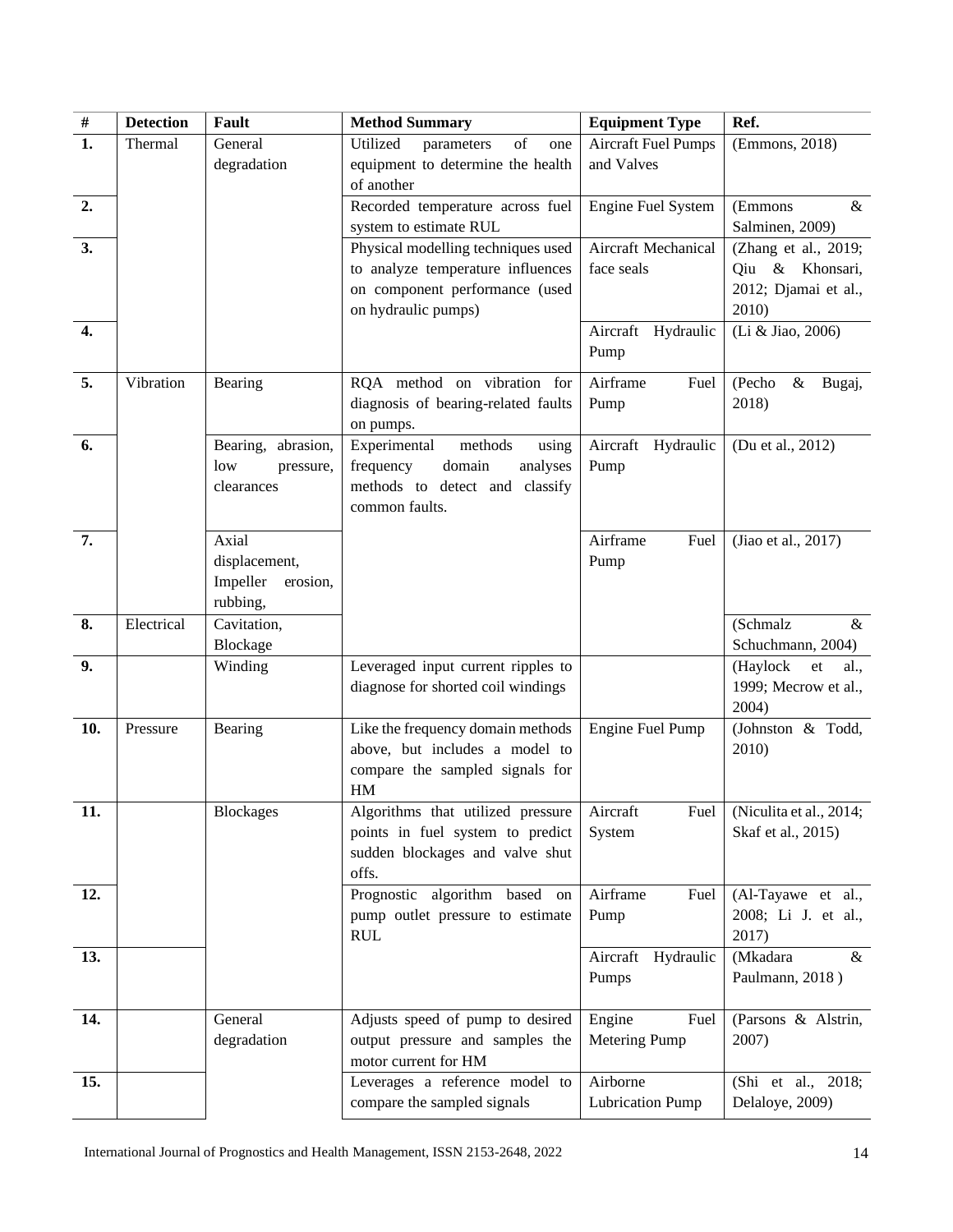| 16. |            |                     | Records the position of the valves  | Aircraft Fuel Valve   | (Flint, 2007)         |
|-----|------------|---------------------|-------------------------------------|-----------------------|-----------------------|
|     |            |                     | and line pressures then compares it |                       |                       |
|     |            |                     | to some reference value             |                       |                       |
| 17. |            | Cavitation          | Model used to predict cavitation    |                       | (Wang et al., 2019)   |
|     |            |                     | occurring by monitoring transient   |                       |                       |
|     |            |                     | pressures across system             |                       |                       |
| 18. |            | <b>System Leaks</b> | Utilized multiple pressures sampled |                       | (Lu et al., 2017)     |
|     |            |                     | across system and actuator position |                       |                       |
|     |            |                     | to classify faults                  |                       |                       |
| 19. | Flowrate   |                     |                                     | Aircraft<br>Hydraulic | (Ma et al., 2018;     |
|     |            |                     |                                     | Pump                  | Bergada et al., 2012) |
| 20. |            |                     | Prognostics algorithm based on      |                       | (Li T. et al., 2018)  |
|     |            |                     | return oil flow to estimate RUL of  |                       |                       |
|     |            |                     | equipment                           |                       |                       |
| 21. |            | General             | Hybrid approach using a reference   |                       | (Mkadara<br>$\&$      |
|     |            | Degradation         | model and in-service data.          |                       | Paulmann, 2018)       |
| 22. |            |                     | Monitors the quantity of debris at  | Engine Fuel Pump      | (Centers & Price,     |
|     |            |                     | pump outlet to assess engine health |                       | 1988)                 |
| 23. |            | <b>System Leaks</b> | Hybrid based approach using a       |                       | (Griffiths, 2005)     |
|     |            |                     | reference model and in-service      |                       |                       |
|     |            |                     | data.                               |                       |                       |
| 24. | Rotational | General             | Utilized rotational speed at which  |                       | (Villeux, 2019)       |
|     | Speed      | Degradation         | light-off is achieved for diagnosis |                       |                       |

**Table 2: Summary of HM detection methods and related faults**

A similar work was carried out by Hoffman (1981) under lab conditions. This not only highlights an alternative method of HM by monitoring flow quality, but also demonstrated how sensors attached to airborne pumps can be used to carry out HM for other components within the system.

Other works concerning predictive maintenance on aircraft have been carried out by Kahlert (2017) and Pandian et al. (2020) outline the benefits of applying HM to aircraft operations and propose a general strategy on how an HM solution could potentially be implemented with existing aircraft maintenance routines. These works, however, do not provide specific detail on how a test and certification regime could be applied to an already-developed HM solution. There is also no detail on how the HM diagnosis is implemented for fuel pumps. The method proposed by Lacey (1993) mathematically models the wear rate on engine fuel pumps that is mostly caused by corrosion, but no information is given to how a HM solution can be implemented to maximize its RUL.

# **6. CONCLUSION**

This paper has provided a comprehensive overview for the HM of aircraft fuel pumps and incorporates consideration of other aerospace pumps used in the fuel system. This work also has summarized recent developments for airframe mounted centrifugal fuel pumps, highlighted the gaps in knowledge in relation to similar aerospace fuel pumps, and has discussed related HM technologies from relevant industries which could be applied to such pumps.

Various HM technologies have been successfully applied in other industries, such as vibration and electrical monitoring. However, not all the technologies are appropriate when taking the fuel system environment into consideration. Within the airframe, the pump is integrated within a limited structural space and submerged in fuel. In this hazardous environment, the conventional sensors may not work as effectively, or are simply deemed unsafe due to representing a new ignition risk. These constraints need to be considered as part the HM development, specifically when devising the most appropriate sensing techniques for airborne fuel pumps. Furthermore, the HM techniques that have been developed and tested under laboratory conditions are found not to be robust enough to deal with variability introduced by the external environment. HM of airborne pumps thus far has only been implemented under laboratory conditions. Developing novel HM technologies with prognostics will give operators forewarning of pump failure and enable implementation of preventative repairs. Despite the ongoing work in the HM of fuel pumps, there are still open questions that need to be addressed if HM technologies are to be realized for aircraft fuel pumps. Through this literature review, the following future research opportunities related to the HM of airframe fuel pumps for the benefit of industry and academia have been identified: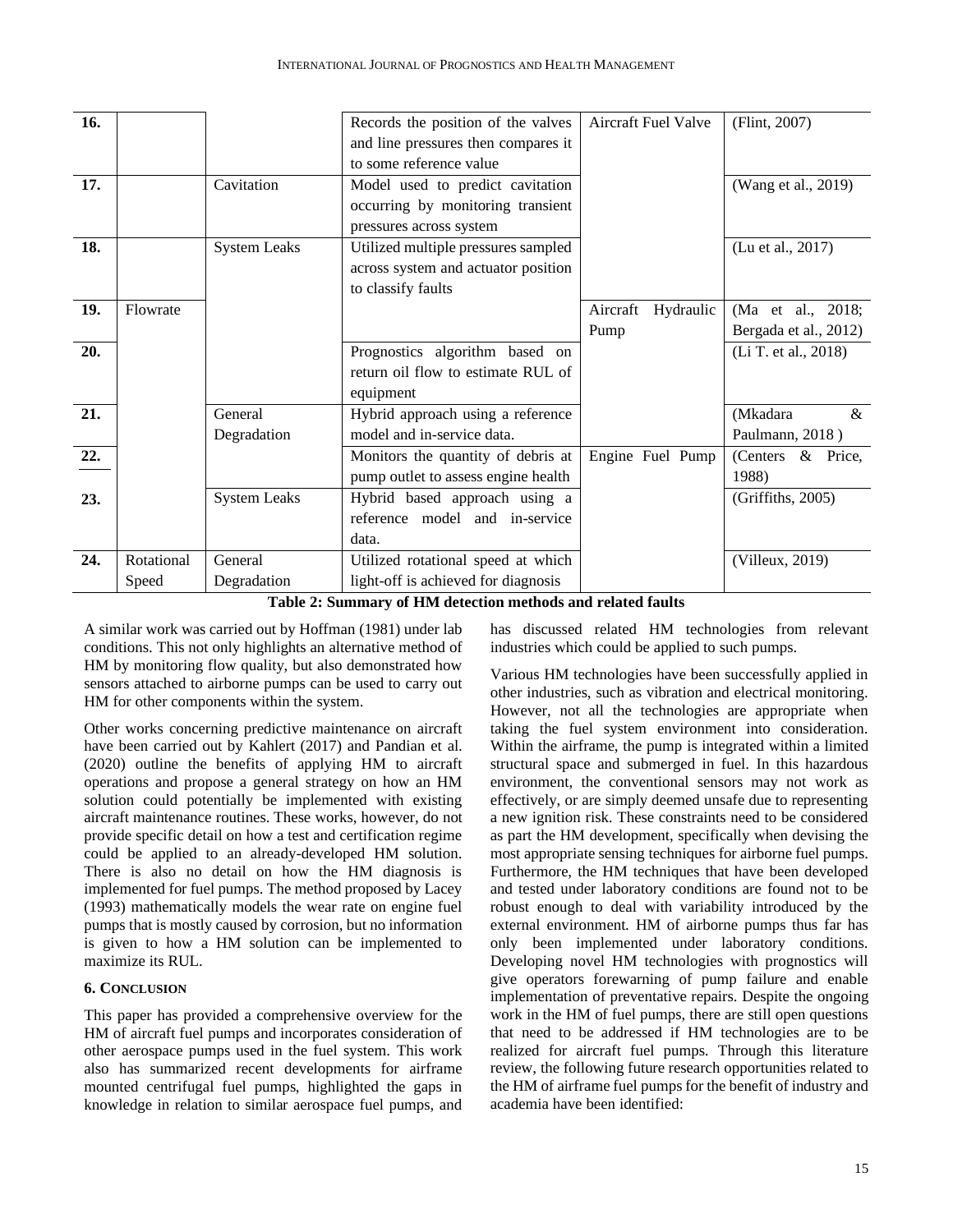- 1. **Sensing Technologies:** Further research is required to establish which sensing technologies are most appropriate to be adapted for the hostile working environment inside the fuel system. Deploying multiple types of sensors may be a solution, however the reliability and integrity of these individual sensors is yet to be determined and a linked HM approach developed.
- 2. **Pump Control Integration:** At the present, no HM solutions have been implemented on in-service airframe fuel pumps and future HM solutions are proposed as an add-on feature. Future research is required to understand the benefits and limitations of applying HM as an auxiliary solution to the pump, or if the HM technologies could be better implemented as part of the innate design of the fuel pump motor controller.
- 3. **System Integration:** Hardware integration and fusion of HM-related data across the aircraft fuel system requires further study. The HM solution sensors and their data will need to be combined with the existing Fuel Control System and the Flight Warning System. This synthesis of data on the flight atmospheric and fuel system conditions will also need to be understood to enable HM approaches for the fuel pumps.
- 4. **Baseline Information:** There is a lack of operational and sensor information of aircraft fuel pumps under environmental conditions, which are representative of flight conditions. Simulated faults, accelerated life and performance tracking experiments, as well as capturing the fuel system environmental data during flight will require verification of the appropriate baseline and threshold values, for a HM implementation of aircraft fuel pumps. The design of an experimental program to generate such data, or data processing and mining methods of published operational data.
- 5. **Prediction Models:** More prediction models are needed which can generate the RUL from existing sensing technologies. How far in advance the warning information can or should be provided, as well as how to adjust the maintenance strategy based on the outputs of these predictive models, are open research questions. Present health monitoring solutions have not been fully optimised, and the effects of system performance deterioration are unclear, and require further study.
- 6. **Cost Evaluations:** Financial assessments related to the deployment of novel HM technologies for aircraft fuel pumps have not been studied. The implementation costs compared to the return on investment from the improved prediction accuracy will need to be examined.

This review has shown that there is scope for development in conducting HM for airborne fuel pumps. Despite the differences in operations with pumps used in aircraft fuel systems, there is large possibility for HM technology transfer from other industries. The airline operators would benefit if these existing HM solutions could be integrated with aircraft fuel pumps in the future.

# **ACKNOWLEDGEMENTS**

This research is funded by United Kingdom Research and Innovation (UKRI) formerly known as the Engineering Physical Sciences Research Council (EPSRC).

# **NOMENCLATURE**

- *HM* Health Monitoring
- *HI* Health Indicator
- *LP* Low Pressure
- *HP* High Pressure
- *CG* Centre of Gravity
- *RUL* Remaining Useful Life
- *DC* Direct Current
- *BLDC* Brushless Direct Current
- *AC* Alternating Current
- *ESA* Electrical Signature Analysis
- *CBM* Condition Based Maintenance
- *EPO* European Patent Office
- *USPTO* United States Patent and Trademark Office

# **REFERENCES**

- Adamkowski, A., Henke, A., & Lewandowski, M. (2016). Resonance of Torsional Vibrations of Centrifugal Pump Shafts Due to Cavitation Erosion of Pump Impellers. *Engineering Failure Analysis*, *70*, 56-72. https://doi.org/10.1016/j.engfailanal.2016.07.011
- Al-Tayawe, O., Ward, G., & Verhulst, T. (2018). *Pump Health Monitoring*. (US20170057667A1). USPTO. Retrieved from https://patents.google.com/patent/ US20170057667A1/en
- Bergada, J., Kumar, S., Davies, D., & Watton, J. (2012). A Complete Analysis of Axial Piston Pump Leakage and Output Flow Ripples. *Applied Mathematical Modelling*, *36*(4), 1731-1751. https://doi.org/10.1016/j.apm.2011.09.016
- Brunhart, M., Soteriou, C., Daveau, C., Gavaises, M., Koukouvinis, P., & Winterbourn, M. (2020). Cavitation erosion risk indicators for a thin gap within a diesel fuel pump. *Wear*, *442-443*, 203024. https://doi.org/10.1016/j.wear.2019.203024
- Cameron, J., Thomson, W., & Dow, A. (1986). Vibration and current monitoring for detecting airgap eccentricity in large induction motors. *IEE Proceedings B Electric Power Applications*, *133*(3), 155. https://doi.org/10.1049/ip-b.1986.0022
- Centers, P., & Price, F. (1988). Real Time Simultaneous Inline Wear and Lubricant Condition Monitoring. *Wear*, *123*(3), 303-312. https://doi.org/10.1016/0043- 1648(88)90146-9
- De Martin, A., Jacazio, G., & Vachtsevanos, G. (2020). Windings Fault Detection and Prognosis in Electro-Mechanical Flight Control Actuators Operating in Active-Active Configuration. *International Journal of*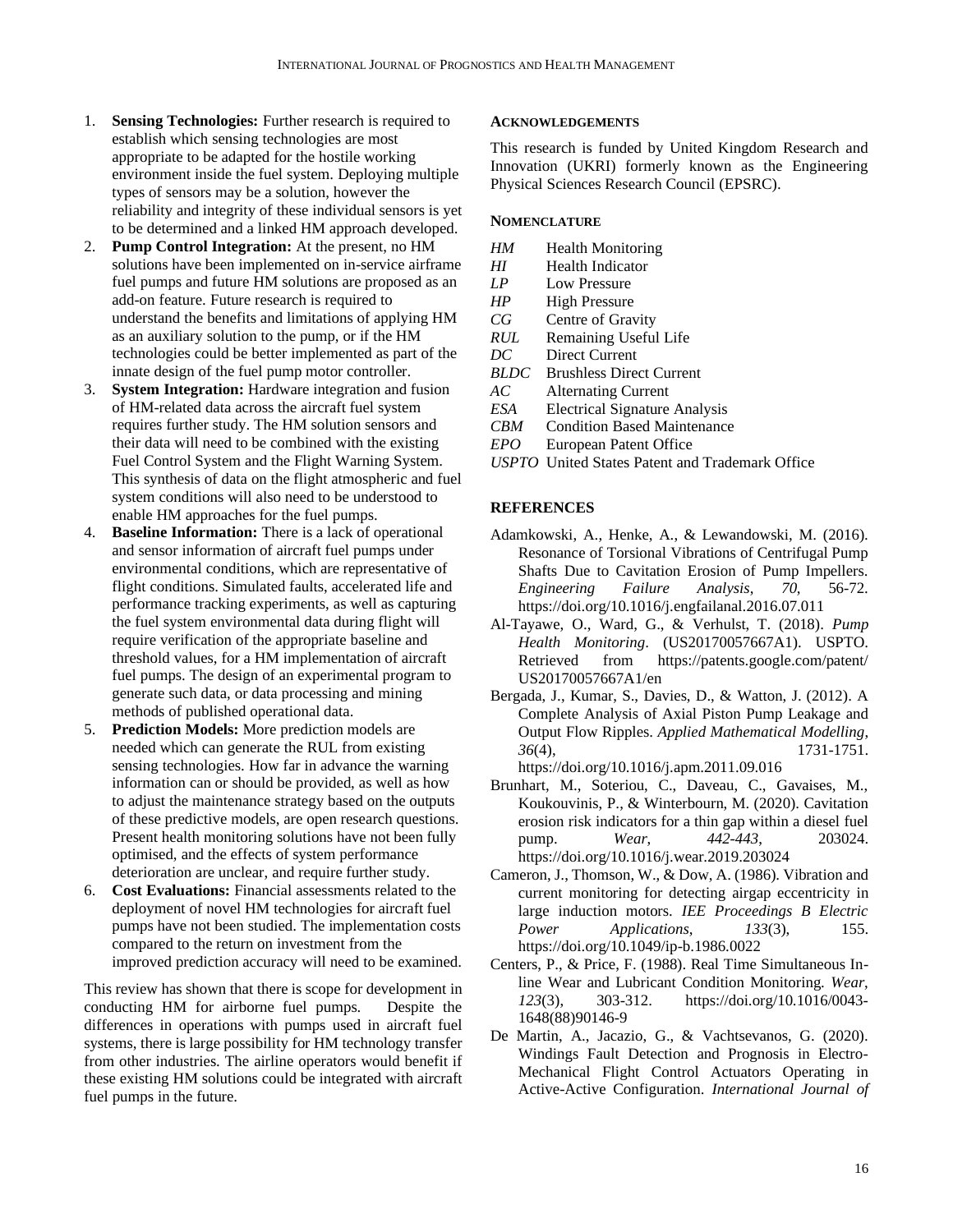*Prognostics And Health Management*, *8*(2), 1-13. https://doi.org/10.36001/ijphm.2017.v8i2.2633

- Delaloye, J. (2022). *Electric Motor Driven Lubrication Pump and Lubrication System Prognostic and Health Management System and Method*. 20090299535A1: USPTO. Retrieved from
- https://patents.google.com/patent/US20090299535A1/ en?oq=20090299535
- Digman, W. J. (1962). Effects of Fuel Contamination on Corrosion of Aircraft Fuel System. *Pre-1964 SAE Technical Papers.*
- Djamaï, A., Brunetière, N., & Tournerie, B. (2010). Numerical Modeling of Thermohydrodynamic Mechanical Face Seals. *Tribology Transactions*, *53*(3), 414-425. https://doi.org/10.1080/10402000903350612
- Du, J., Wang, S., & Zhang, H. (2013). Layered clustering multi-fault diagnosis for hydraulic piston pump. *Mechanical Systems and Signal Processing*, *36*(2), 487- 504. https://doi.org/10.1016/j.ymssp.2012.10.020
- Dular, M., & Osterman, A. (2008). Pit clustering in cavitation erosion. *Wear*, *265*(5-6), 811-820. https://doi.org/10.1016/j.wear.2008.01.005
- Dular, M., Bachert, B., Stoffel, B., & Širok, B. (2004). Relationship between cavitation structures and cavitation damage. *Wear*, *257*(11), 1176-1184. https://doi.org/10.1016/j.wear.2004.08.004
- Dular, M., Stoffel, B., & Širok, B. (2006). Development of a cavitation erosion model. *Wear*, *261*(5-6), 642-655. https://doi.org/10.1016/j.wear.2006.01.020
- El Adraoui, I., Gziri, H., & Mousrij, A. (2021). Prognosis of a Degradable Hydraulic System. *International Journal Of Prognostics And Health Management*, *11*(2). https://doi.org/10.36001/ijphm.2020.v11i2.2926
- Emmons, F. (2017). *Systems and Methods for Assessing The Health of a First Apparatus by Monitoring a Dependent Second Apparatus*. (EP3276439B1). EPO. Retrieved from

https://patents.google.com/patent/EP3276439B1/en?q= Gas+Turbine+Engine+Fuel+System+Prognostic+Syste m+Emmons&oq=Gas+Turbine+Engine+Fuel+System+ Prognostic+System+Emmonstic+System+Emmons

- Emmons, F., & Salminen, D. (2019). *Gas Turbine Engine Fuel System Prognostic System*. (US20190234309A1). USPTO. Retrieved from https://patents.google.com/patent/US20190234309A1/e n?q=Gas+Turbine+Engine+Fuel+System+Prognostic+ System+Emmons&oq=Gas+Turbine+Engine+Fuel+Sys tem+Prognostic+System+Emmons
- Ezhilarasu, C., Skaf, Z., & Jennions, I. (2019). The application of reasoning to aerospace Integrated Vehicle Health Management (IVHM): Challenges and opportunities. *Progress In Aerospace Sciences*, *105*, 60- 73. https://doi.org/10.1016/j.paerosci.2019.01.001
- Fan, H., & Piao, Y. (2017). Cooling design of an aero-engine fuel centrifugal pump at shut-off. *Advances In*

*Mechanical Engineering*, *9*(6), 1-12. https://doi.org/10.1177/1687814017709700

- Fang, J., Li, W., Li, H., & Xu, X. (2015). Online Inverter Fault Diagnosis of Buck-Converter BLDC Motor Combinations. *IEEE Transactions on Power Electronics*, *30*(5), 2674-2688. https://doi.org/10.1109/tpel.2014.2330420
- Feng, K., Borghesani, P., Smith, W., Randall, R., Chin, Z., Ren, J., & Peng, Z. (2019). Vibration-based updating of wear prediction for spur gears. *Wear*, *426-427*, 1410- 1415. https://doi.org/10.1016/j.wear.2019.01.017
- Flint, P. (2007). *Engine Fuel System Health Monitoring*. (EP1801391A2). EPO. Retrieved from https://patents.google.com/patent/EP1801391A2/en?oq =EP1801391A2
- García Márquez, F., Schmid, F., & Collado, J. (2003). Wear assessment employing remote condition monitoring: a case study. *Wear*, *255*(7-12), 1209-1220. https://doi.org/10.1016/s0043-1648(03)00214-x
- Griffiths, M. (2005). *Pump Health Monitoring*. (EP1522731A2). EPO. Retrieved from https://patents.google.com/patent/EP1522731A2/en?oq =EP1522731A2
- Guo, S., Chen, J., Lu, Y., Wang, Y., & Dong, H. (2020). Hydraulic Piston Pump in Civil Aircraft: Current Status, Future Directions and Critical Technologies. *Chinese Journal of Aeronautics*, *33*(1), 16-30. https://doi.org/10.1016/j.cja.2019.01.013
- Haus, S., Mikat, H., Nowara, M., Kandukuri, S., Klingauf, U., & Buderath, M. (2020). Fault Detection based on MCSA for a 400Hz Asynchronous Motor for Airborne Applications. *International Journal of Prognostics and Health Management*, *4*(2), 1-19. https://doi.org/10.36001/ijphm.2013.v4i2.2123
- Haylock, J., Mecrow, B., Jack, A., & Atkinson, D. (1999). Operation of fault tolerant machines with winding failures. *IEEE Transactions on Energy Conversion*, *14*(4), 1490-1495. https://doi.org/10.1109/60.815095
- Haynes, H., & Eissenberg, D. (1989). *Motor Current Signature Analysis Method for Diagnosing Motor Operated Devices*. (US4965513A). USPTO. Retrieved from

https://patents.google.com/patent/US4965513A/en?oq= US4965513A

- Hoffmann, W. (1981). Some Experience with Ferrography in Monitoring the Condition of Aircraft Engines. *Wear*, *65*(3), 307-313. https://doi.org/10.1016/0043- 1648(81)90058-2
- Homa, D., & Wróblewski, W. (2014). Modelling of Flow with Cavitation in Centrifugal Pump. *Journal Of Physics: Conference Series*, *530*, 1-8. https://doi.org/10.1088/1742-6596/530/1/012032
- Hughes, A., & Drury, B. (2019). *Electric Motors and Drives: Fundamentals, Types and Applications.* Oxford: Elsevier
- Jahangir, S., Ghahramani, E., Neuhauser, M., Bourgeois, S., Bensow, R., & Poelma, C. (2021). Experimental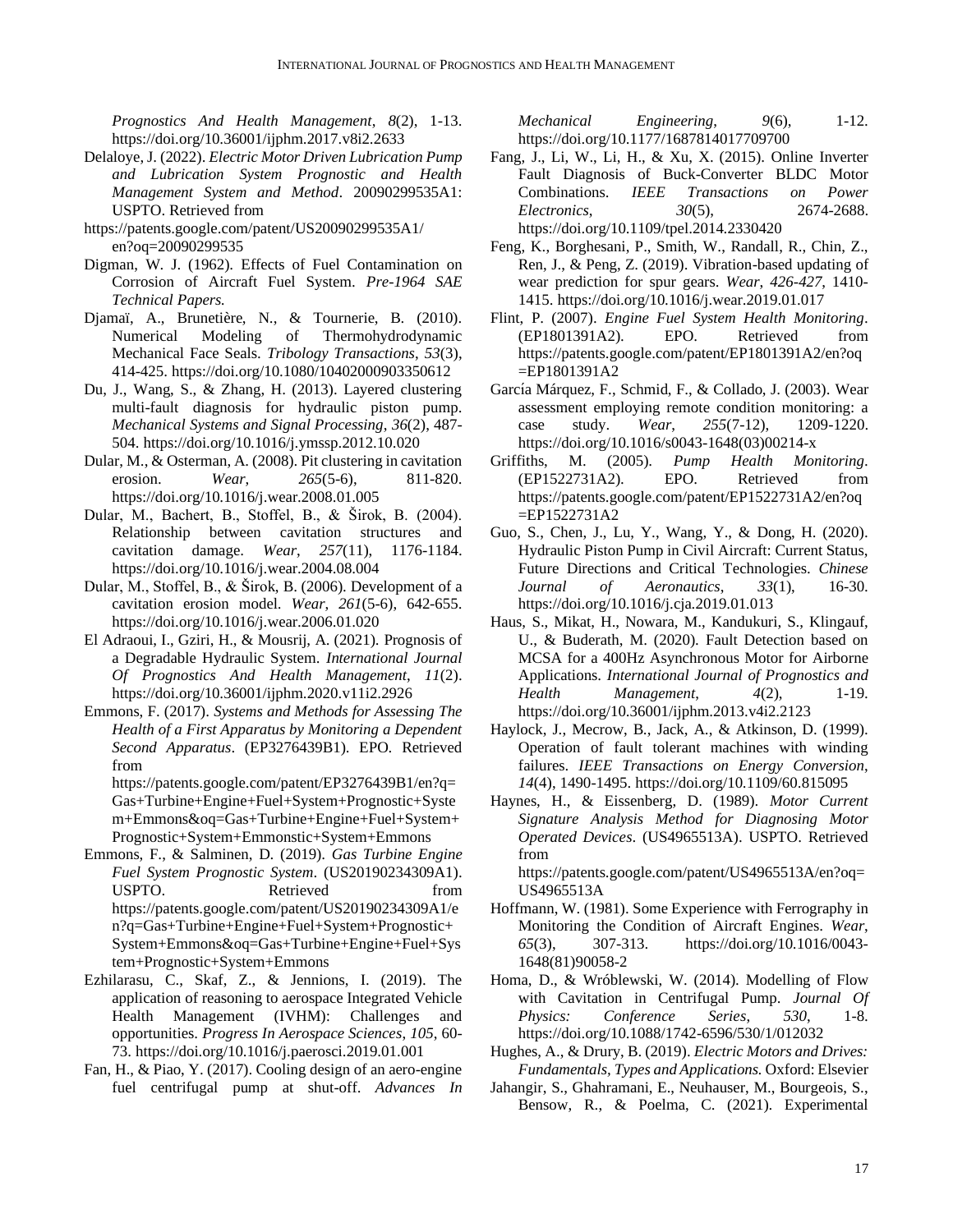investigation of cavitation-induced erosion around a surface-mounted bluff body. *Wear*, 480-481. https://doi.org/10.1016/j.wear.2021.203917

- Jiao, X., Jing, B., Huang, Y., Li, J., & Xu, G. (2017). Research on fault diagnosis of airborne fuel pump based on EMD and probabilistic neural networks. *Microelectronics Reliability*, *75*, 296-308. https://doi.org/10.1016/j.microrel.2017.03.007
- Johnston, D., & Edge, K. A. (1991). A Test Method for Measurement of Pump Fluid-Borne Noise Characteristics. *Journal of Commercial Vehicles, II*, 148-157.
- Johnston, N., & Todd, C. (2010). Condition Monitoring of Aircraft Fuel Pumps Using Pressure Ripple Measurements. *Fluid Power ad Motirion Control*, 161- 174.
- Jung, M., Niculita, O., & Skaf, Z. (2018). Comparison of Different Classification Algorithms for Fault Detection and Fault Isolation in Complex Systems. *Procedia Manufacturing*, *19*, 111-118. https://doi.org/10.1016/j.promfg.2018.01.016
- Kahlert, A. (2017). Specification and Evaluation of Prediction Concepts in Aircraft Maintenance. *University and State Library Darmstadt*, (pp. 1-37). Darmstadt.
- Kang, R., Gong, W., & Chen, Y. (2020). Model-driven degradation modeling approaches: Investigation and review. *Chinese Journal Of Aeronautics*, *33*(4), 1137- 1153. https://doi.org/10.1016/j.cja.2019.12.006
- Kaufhold, M., Aninger, H., Berth, M., Speck, J., & Eberhardt, M. (2000). Electrical stress and failure mechanism of the winding insulation in PWM-inverter-fed low-voltage induction motors. *IEEE Transactions On Industrial Electronics*, *47*(2), 396-402. https://doi.org/10.1109/41.836355
- Kliman, G., & Stein, J. (1992). Methods of Motor Current Signature Analysis. *Electric Machines & Power Systems*, *20*(5), 463-474. https://doi.org/10.1080/07313569208909609
- Lacey, P. (1993). Wear with low-lubricity fuels I. Development of a wear mapping technique. *Wear*, *160*(2), 325-332. https://doi.org/10.1016/0043- 1648(93)90437-q
- Lam, J., & Woods, R. (2018). Ice accretion and release in fuel systems. *The Aeronautical Journal*, *122*(1253), 1051- 1082. https://doi.org/10.1017/aer.2018.50
- Langton, R., Clark, C., Hewitt, M., & Richards, L. (2009). *Aircraft Fuel Systems.* Chichester: John Wiley & Sons.
- Lawson, C., Baena, S., & Lam, J. (2012). Cold Fuel Test Rig to Investigate Ice Accretion on Different Pump Inlet Filter-Mesh Screens. *28th International Congress of the Aeronautical Sciences.*
- Li, C., & Jiao, Z. (2006). Thermal-hydraulic Modeling and Simulation of Piston Pump. *Chinese Journal Of Aeronautics*, *19*(4), 354-358. https://doi.org/10.1016/s1000-9361(11)60340-3
- Li, D., Zhang, Z., Zhong, Q., & Zhai, Y. (2014). Performance Deterioration Modeling and Optimal Preventive Maintenance Strategy Under Scheduled Servicing Subject to Mission Time. *Chinese Journal of Aeronautics*, *27*(4), 821-828. https://doi.org/10.1016/j.cja.2014.06.002
- Li, J., Jing, B., Dai, H., Jaio, X., & Liu, X. (2018). Remaining useful life prediction based on variation coefficient consistency test of a Wiener process. *Chinese Journal of Aeronautics*, *31*(1), 107-116. https://doi.org/10.1016/j.cja.2017.11.001
- Li, T., Wang, S., Shi, J., & Ma, Z. (2018). An adaptive-order particle filter for remaining useful life prediction of aviation piston pumps. *Chinese Journal of Aeronautics*, *31*(5), 941-948. https://doi.org/10.1016/j.cja.2017.09.002
- Liu, Y., & Wang, R. (2021). Fault diagnosis of power transistors in a power converter of SRM drive based on a state inverse solution. *IET Electric Power Applications*, *15*(2), 231-242. https://doi.org/10.1049/elp2.12018
- Lu, C., Wang, S., & Wang, X. (2017). A multi-source information fusion fault diagnosis for aviation hydraulic pump based on the new evidence similarity distance. *Aerospace Science and Technology*, *71*, 392-401. https://doi.org/10.1016/j.ast.2017.09.040
- Lu, Y., & Kumar, A. (2012). *System and Method for Predicting Mechanical Failure of a Motor*. (US9845012B2). USPTO. Retrieved from https://patents.google.com/patent/US9845012B2/en?oq =US9845012B2
- M. Hussain, Y., Burrow, S., Henson, L., & Keogh, P. (2020). A High Fidelity Model Based Approach to Identify Dynamic Friction in Electromechanical Actuator Ballscrews using Motor Current. *International Journal Of Prognostics And Health Management*, *9*(3), 1-18. https://doi.org/10.36001/ijphm.2018.v9i3.2751
- Ma, Z., Wang, S., Shi, J., Li, T., & Wang, X. (2018). Fault diagnosis of an intelligent hydraulic pump based on a nonlinear unknown input observer. *Chinese Journal Of Aeronautics*, *31*(2), 385-394. https://doi.org/10.1016/j.cja.2017.05.004
- Mecrow, B., Jack, A., Atkinson, D., Green, S., Atkinson, G., King, A., & Green, B. (2004). Design and Testing of a Four-Phase Fault-Tolerant Permanent-Magnet Machine for an Engine Fuel Pump. *IEEE Transactions on Energy Conversion*, *19*(4), 671-678. https://doi.org/10.1109/tec.2004.832074
- Medvitz, R., Kunz, R., Boger, D., Lindau, J., Yocum, A., & Pauley, L. (2002). Performance Analysis of Cavitating Flow in Centrifugal Pumps Using Multiphase CFD. *Journal Of Fluids Engineering*, *124*(2), 377-383. https://doi.org/10.1115/1.1457453
- Messina, J., Cooper, P., & Heald, C. (2008). *Pump Handbook.* McGraw-Hill Publishing.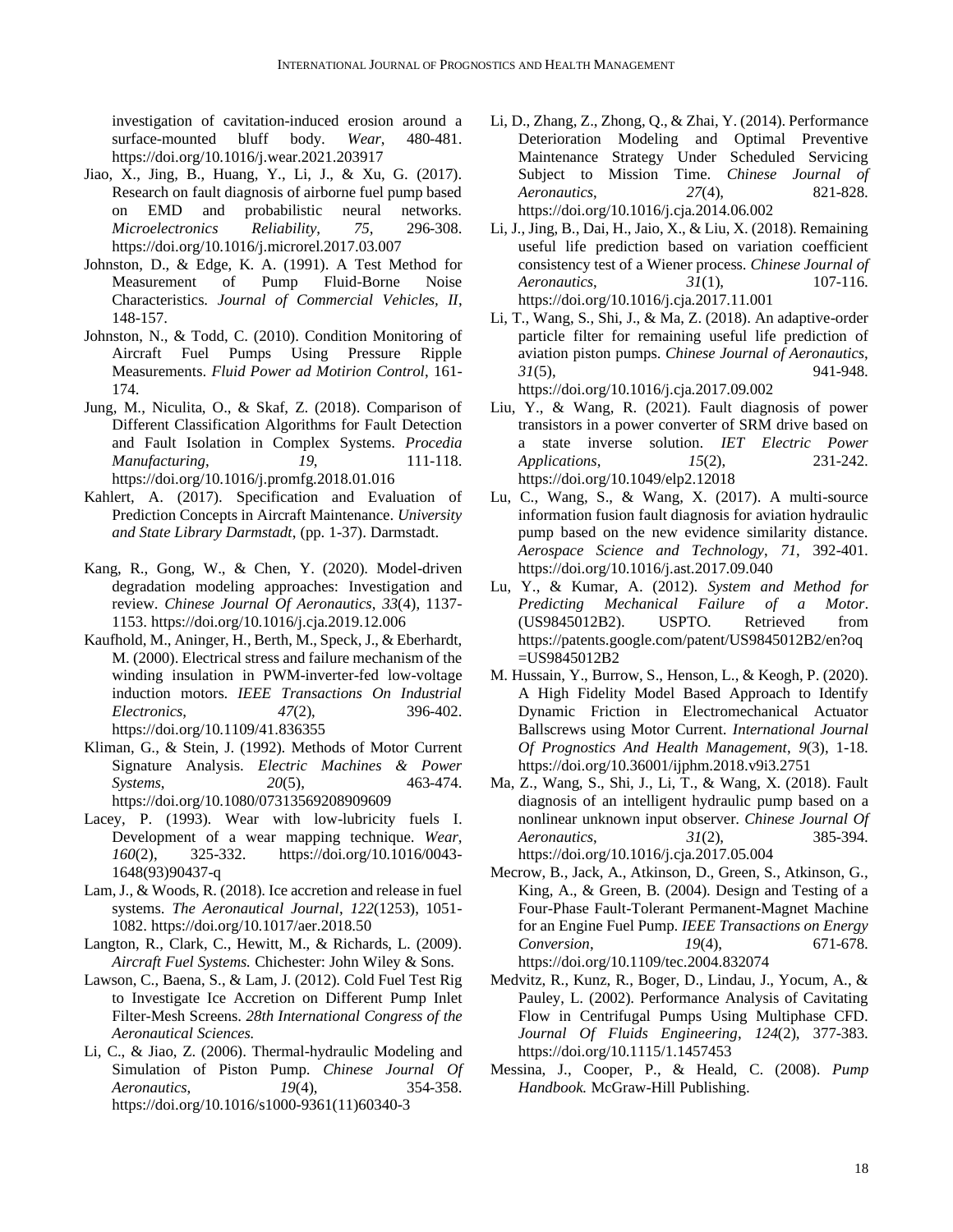- Mkadara, G., & Paulmann, G. (2018). Condition monitoring on hydraulic pumps – lessons learnt. *11th International Fluid Power Conference.* Aachen.
- Nandi, S., Toliyat, H., & Li, X. (2005). Condition Monitoring and Fault Diagnosis of Electrical Motors—A Review. *IEEE Transactions on Energy Conversion*, *20*(4), 719- 729. https://doi.org/10.1109/tec.2005.847955
- Neville, A., Hodgkiess, T., & Dallas, J. (1995). A study of the erosion-corrosion behaviour of engineering steels for marine pumping applications. *Wear*, *186-187*, 497-507. https://doi.org/10.1016/0043-1648(95)07145-8
- Niculita, O., Jennions, I., & Irving, P. (2013). Design for Diagnostics and Prognostics: A Physical-Functional Approach. *2013 IEEE Aerospace Conference.*
- Niculita, O., Skaf, Z., & Jennions, I. (2014). The Application of Bayesian Change Point Detection in UAV Fuel Systems. *Procedia CIRP*, *22*, 115-121. https://doi.org/10.1016/j.procir.2014.07.119
- Palgrave, R. (2019). Visual Studies of Cavitation in Pumping Machinery. *Texas A&M University Library.* Texas.
- Pandian, G., Pecht, M., Zio, E., & Hodkiewicz, M. (2020). Data-Driven Reliability Analysis of Boeing 787 Dreamliner. *Chinese Journal Of Aeronautics*, *33*(7), 1969-1979. https://doi.org/10.1016/j.cja.2020.02.003
- Parsons, D., & Alstrin, K. (2007). *Metering Pump with Self-Calibration and Health Prediction*. (EP1826408A2). EPO. Retrieved from https://patents.google.com/patent/EP1826408A2/en?oq =EP1826408A2
- Pecho, P., & Bugaj, M. (2018). Vibration fault detection of fuel pump using Recurrence Quantification Analysis. *Transportation Research Procedia*, *35*, 287-294. https://doi.org/10.1016/j.trpro.2018.12.009
- Qiu, Y., & Khonsari, M. (2012). Thermohydrodynamic Analysis of Spiral Groove Mechanical Face Seal for Liquid Applications. *Journal Of Tribology*, *134*(2), 1-11. https://doi.org/10.1115/1.4006063
- Rajagopalan, S., Aller, J., Restrepo, J., Habetler, T., & Harley, R. (2006). Detection of Rotor Faults in Brushless DC Motors Operating Under Nonstationary Conditions. *IEEE Transactions on Industry Applications*, *42*(6), 1464-1477. https://doi.org/10.1109/tia.2006.882613
- Riley, C., Lin, B., Habetler, T., & Kliman, G. (1999). Stator current harmonics and their causal vibrations: a preliminary investigation of sensorless vibration monitoring applications. *IEEE Transactions On Industry Applications*, *35*(1), 94-99. https://doi.org/10.1109/28.740850
- Schmalz, S., & Schuchmann, R. (2002). *Method and Apparatus of Detecting Low Flow/Cavitation in a Centrifugal Pump*. (US6709240B1). USPTO. Retrieved from

https://patents.google.com/patent/US6709240B1/en

Schumann, J., Kulkarni, C., Lowry, M., Bajwa, A., Teubert, C., & Watkins, J. (2021). Prognostics for Autonomous Electric-Propulsion Aircraft. *International Journal of*  *Prognostics And Health Management*, *12*(3), 1-15. https://doi.org/10.36001/ijphm.2021.v12i3.2940

- Shi, C., Wang, S., Wang, X., & Zhang, Y. (2018). Variable load failure mechanism for high-speed load sensing electro-hydrostatic actuator pump of aircraft. *Chinese Journal of Aeronautics*, *31*(5), 949-964. https://doi.org/10.1016/j.cja.2018.01.005
- Sinha, J., & Rao, A. (2006). Vibration Based Diagnosis of a Centrifugal Pump. *Structural Health Monitoring*, *5*(4), 325-332. https://doi.org/10.1177/1475921706067760
- Skaf, Z. (2015). Prognostics: Design, Implementation and Challenges. *Twelfth International Conference on Condition Monitoring*, (p. 340). Oxford.
- Skaf, Z., Eker, O., & Jennions, I. (2015). A Simple State-Based Prognostic Model for Filter Clogging. *Procedia CIRP*, *38*, 177-182. https://doi.org/10.1016/j.procir.2015.08.094
- Soualhi, A., Hawwari, Y., Medjaher, K., Clerc, G., Hubert, R., & Guillet, F. (2020). PHM Survey : Implementation of Signal Processing Methods for Monitoring Bearings and Gearboxes. *International Journal of Prognostics and Health Management*, *9*(2), 1-14. https://doi.org/10.36001/ijphm.2018.v9i2.2736
- Sreedhar, B., Albert, S., & Pandit, A. (2017). Cavitation damage: Theory and measurements – A review. *Wear*, *372-373*, 177-196. https://doi.org/10.1016/j.wear.2016.12.009
- Tang, X., Zou, M., Wang, F., Li, X., & Shi, X. (2017). Comprehensive Numerical Investigations of Unsteady Internal Flows and Cavitation Characteristics in Double-Suction Centrifugal Pump. *Mathematical Problems In Engineering*, *2017*, 1-13. https://doi.org/10.1155/2017/5013826
- Unsworth, P., Discenzo, F., & Babu, V. (2004). *Detection of Pump Cavitation/Blockage and Seal Failure via Current Signature Analysis*. (US7099852B2). USPTO. Retrieved from

https://patents.google.com/patent/US7099852B2/en?q= Unsworth;&inventor=Discenzo&oq=Unsworth;+Disce nzo

- Villeux, L. (2017). *Detection of Pump Cavitation/Blockage and Seal Failure via Current Signature Analysis*. (EP3284932B1). USPTO. Retrieved from https://patents.google.com/patent/EP3284932B1/en?oq =EP3284932
- Wang, Y., Dong, H., & He, Y. (2019). A novel approach for predicting inlet pressure of aircraft hydraulic pumps under transient conditions. *Chinese Journal of Aeronautics*, *32*(11), 2566-2576. https://doi.org/10.1016/j.cja.2019.03.041
- Wen, Z., Hou, J., & Atkin, J. (2017). A review of electrostatic monitoring technology: The state of the art and future research directions. *Progress In Aerospace Sciences*, *94*, 1-11. https://doi.org/10.1016/j.paerosci.2017.07.003
- Zhang, C., Chen, R., Bai, G., Wang, S., & Tomovic, M. (2020). Reliability estimation of rotary lip seal in aircraft